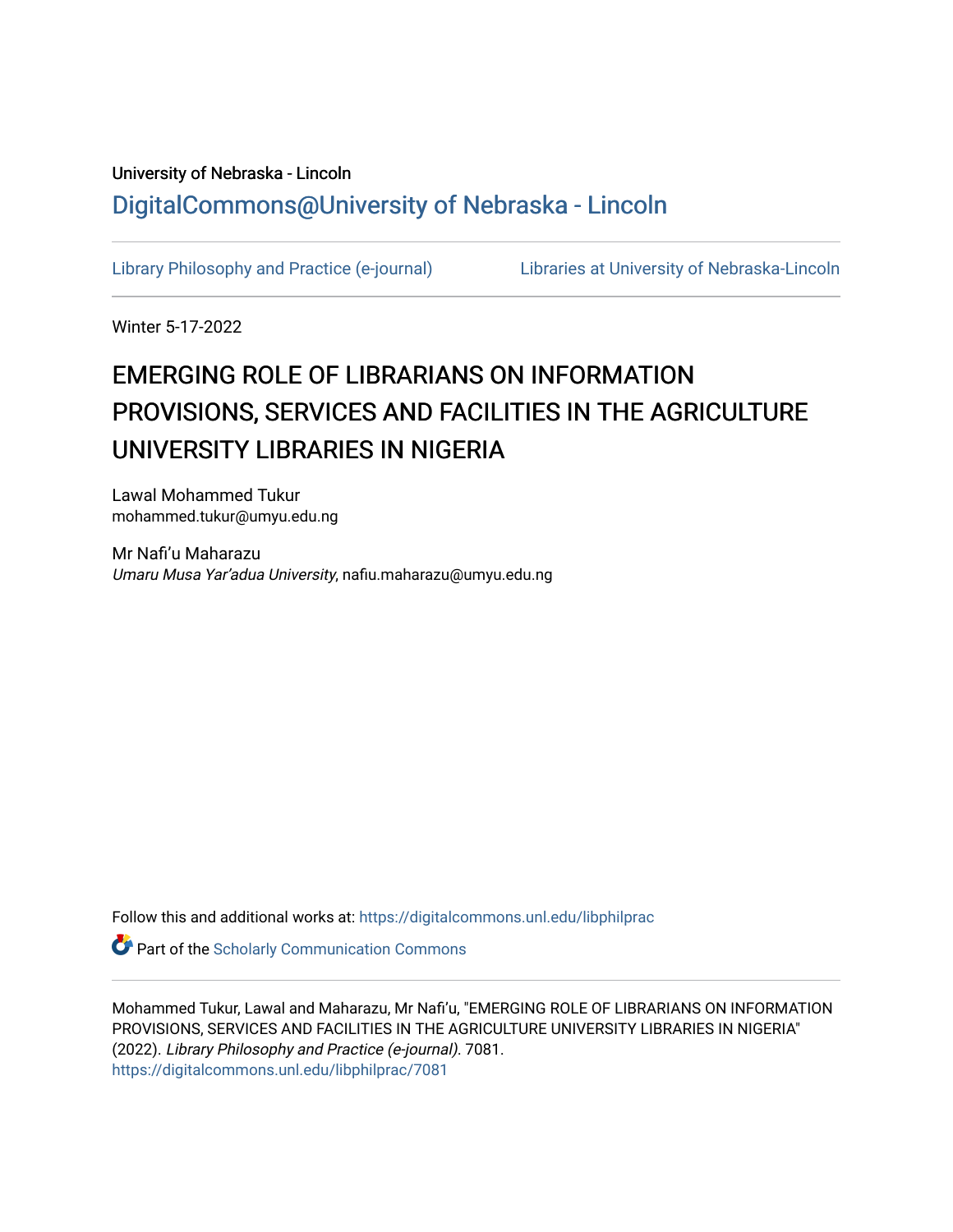# **EMERGING ROLE OF LIBRARIANS ON INFORMATION PROVISIONS, SERVICES AND FACILITIES IN THE AGRICULTURE UNIVERSITY LIBRARIES IN NIGERIA**

**By**

Nafi'u Maharazu

Lecturer II Department of Library and Information Science, Umaru Musa Yar'adua University Katsina, Nigeria [nafiu.maharazu@umyu.edu.ng](mailto:nafiu.maharazu@umyu.edu.ng)

### **And**

Mohammed Tukur Lawal

Research Scholar, Department of Library and Information Science, SRM University, Sonepat, Haryana, India [mohammed.tukur@umyu.edu.ng](mailto:mohammed.tukur@umyu.edu.ng)

### **Abstract**

*The study examines the information infrastructure, facilities and services in Nigeria's Agriculture University Libraries., Federal University of Agriculture, Makurdi, Federal, Michael Okpara University of Agriculture, Abia, and Federal University of Agriculture, Abeokuta, are the respondents. The main objective of the study is to assess the information resources, services and facilities at Agriculture University Libraries in Nigeria in order to analyze the types of available information resources, services and facilities, and the constraints associated with on the provision of information resources services and facilities to library users. Although questionnaires were provided to university librarians, the researcher was in charge of monitoring the activities of library users.. The researcher took the entire respondent population of university librarians, in Agriculture University Libraries sampled were retrieved and analyzed, representing 100 %. The process of observation was also used to fill in the holes that the questionnaire did not fill in. Key findings show that in the Agriculture University Libraries in Nigeria, the existing agricultural information tools and facilities available, accessible and used are inadequate. In the Agriculture University Libraries, infrastructural facilities and internet services existed, but were not well established. There was no access to adequate information resources for users because of the insufficient number of library employees. The study recommended the enhancement of existing information tools, services and user information needs facilities, offline database subscriptions such as AGORA, HINARI, AJOL, JSTORE and E-Granary to access agricultural information. To resolve these limitations, library management should look beyond the annual budget and reliance on TETFund, on consultancy services, printing, binding, publishing, donations from philanthropists into the future field of revenue streams and financing the library.*

*Keywords: Access, Library, Information Resources, Librarians, Services, Facilities University and Agriculture*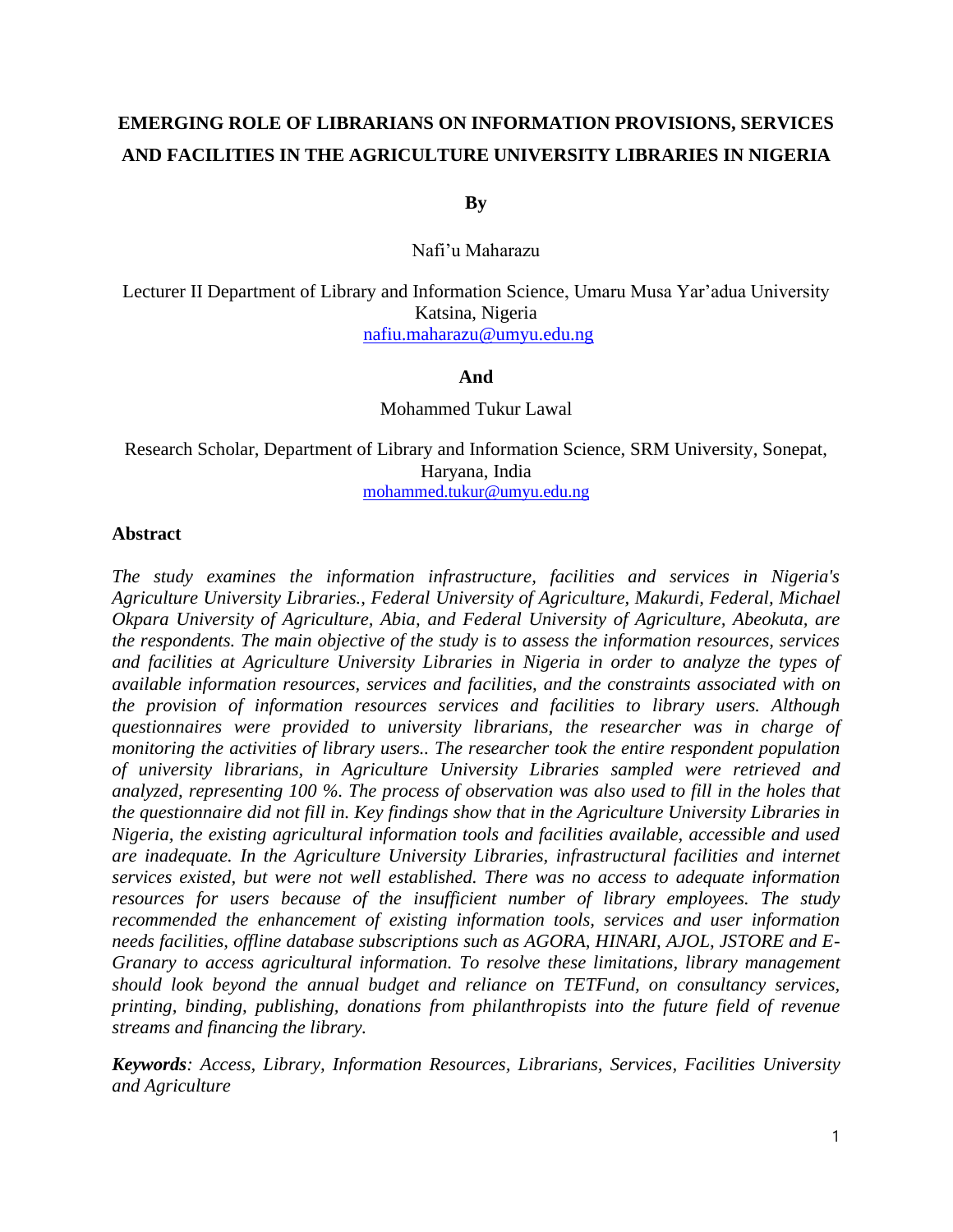#### **Introduction**

This research investigates the role of librarians in the provision of information, services, and facilities in Nigerian Agriculture University Libraries in terms of availability, accessibility, and constraints related with the supply of resources, programs, and facilities. The libraries were chosen due to their widespread presence and distribution across the country. Agriculture University Libraries were established with the goal of providing enough information services and facilities while maintaining the highest level of quality as research-oriented institutions. It also aims to improve academic inquiry by educating users on how to find suitable data services for their educational endeavors (Lee and Soohyung 2012). According to Ajay and Satyanarayan, the goals and objectives are to create a global foundation of electronic/digital knowledge based on the purpose and vision of institutions for learning, research, and teaching (2013).

The purpose of this research is to determine the role of librarians in information provision, services, and facilities in Nigerian Agriculture University Libraries in order to examine the benefits to users. The researcher used the Librarians Registration Council of Nigeria's (Ekoja 2014) Minimum Criteria and Guidelines for Academic Libraries in Nigeria (LRCN 2014) as a guiding principle to identify the gap that might exist between the user's expectations and the knowledge tools, facilities, and programs currently offered by the University Libraries of Agriculture.

However, most libraries' funds from their parent institutions and other donor organizations were favorable in those days, and librarians who requested funds for the provision of resources, services, and facilities were able to do so without trouble or delay. With the passage of time, the situation evolved into a new phase, with Agriculture University Libraries experiencing an unprecedented increase in operating costs, capable of coping with the expansion of information and high demand from clients, resulting in costs exceeding revenue generation and funding by the parent body. The funding organizations for today's Agriculture University Libraries are increasingly concerned with offering high-quality services at a low cost. As a result, the Agriculture University Libraries must establish diverse evaluation, planning, and decisionmaking procedures, and they must expect the institutions they finance to apply these techniques to determine what is done, why it is done, and how much is done. Librarians may no longer just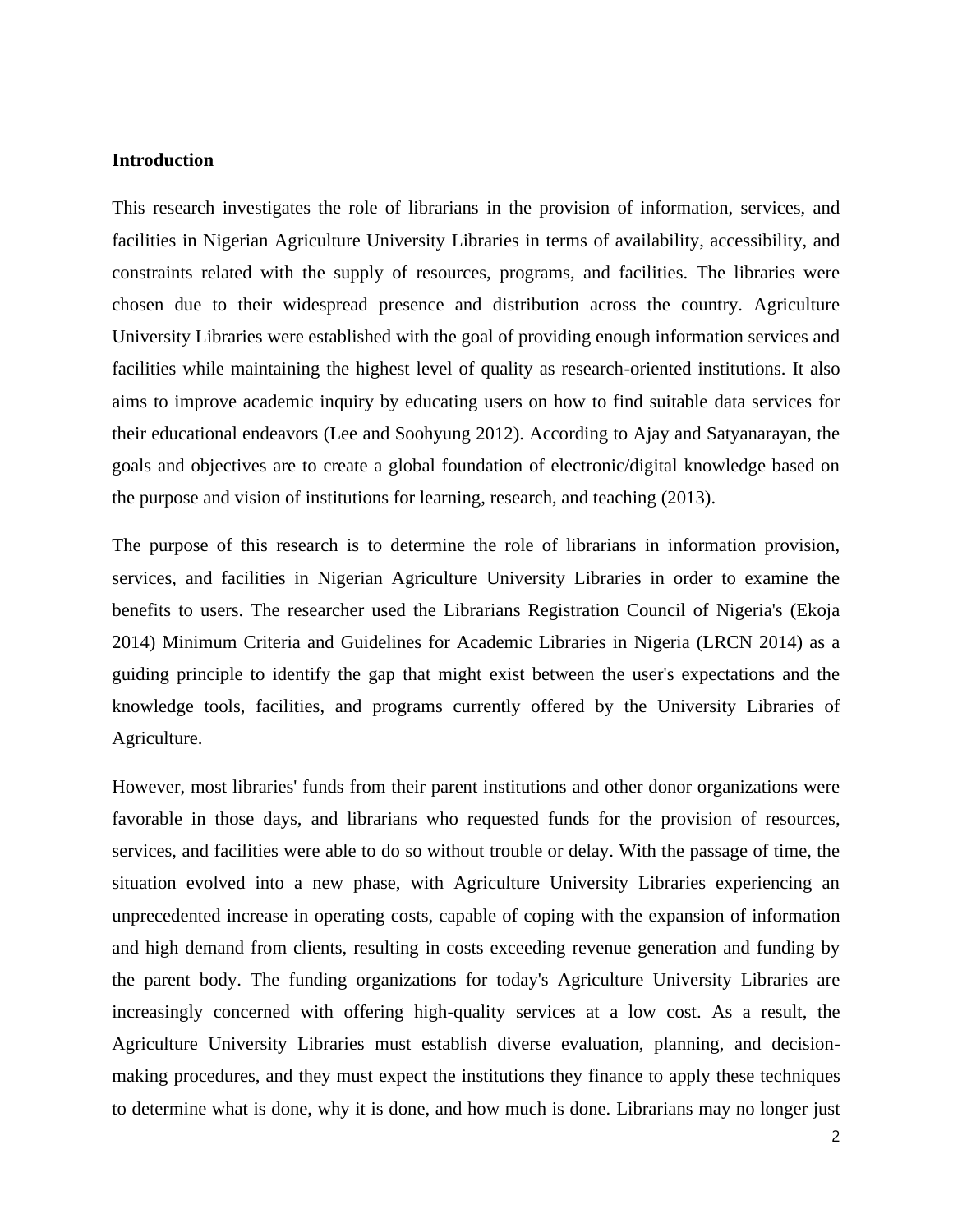request resources and expect to receive them; instead, they must demonstrate their value in meaningful and measurable ways, as well as the outcomes of their services. In other words, they must demonstrate that their programs are appropriate for the intended users and that they achieve their goals in a timely and effective manner. The urgent need for a study of this kind is to help The Agriculture University library achieve its purpose of maintaining the highest standards of quality and realizing the vision of providing access to the world's global base of knowledge and information.

### **Review of Related Literature**

# **Types of Information Resources Available and Accessible in Agriculture University Libraries**

As a result, the majority of respondents in Vijayakumar (2017)'s study stated that newspapers, project reports, subject books, CD-ROM database, and reference books are readily available, while thesis, general literature, and web resources are scarce. Kwaghgba and et al. (2015), Onye (2016), Yaseen and et al. (2016), Ajiji (2017), Aladeniyi and Temitope (2018), and Das Parnab (2015) all agreed with him, as did Abubakar (2017). It emphasized the use of e-databases such as AGORA and African Journals by agricultural scientists at Nigerian federal university libraries, as well as CD-ROM, MEDLINE, PubMed, Biomed Central, Online and HINARI, CAB Abstracts, BEAST CD, VET CD, and TEEAL. Bello and Chioma (2020), in their study on the level of ICT deployment in university libraries in Oyo State, Nigeria, on the globalization of library and information services, validated the availability of E-Granary, EBSCOHOST, JSTOR, Jaypee Digital, and other databases, Jaypee Digital, HINARI, AGORA and OARE with the Directory of Open Access Journals (DOAJ) and partial Institutional Repository (IR).

### **Types of Services Provided in Agriculture University Libraries**

The study also discussed library services such as reference services, current Awareness (CAS), information collection and distribution (SDI), photocopying/reprographic services, user education, and search services for online databases, as well as paper clipping service, catalogue, information service, OPAC, and computerized service, book reservation, indexing and abstracting service, translation, and Services for distribution of inter-library loan resources (2020). However, Nath and Debajit (2020), in their study Practice of Libraries and Information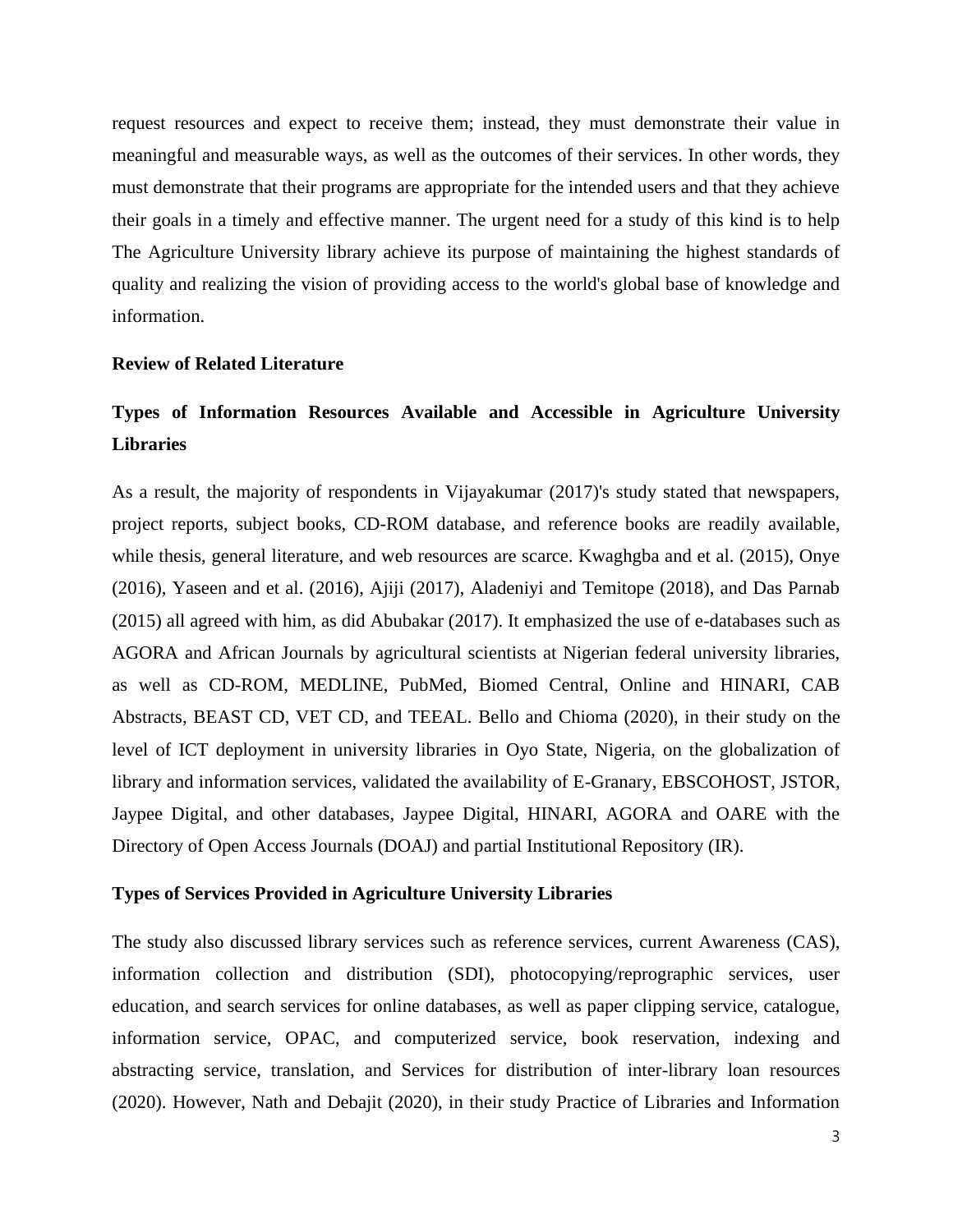Facilities in Assam University Libraries for Differently Capable Populations, stated that the services rendered included retrieval of information from the stacks, photocopy assistance, specialized reference service, delivery service, modification of lending rules, specialized orientation tours, and telepoking. This conclusion is shared by Khasseh and colleagues (2020) in their paper "Library Services for the Disabled in Iranian Public Libraries (A Case of East Azerbaijan Province)". Furthermore, as Gohain (2020) noted in his study studying the interactions of consumers of digital information systems in libraries linked with the University of Mumbai, Maharashtra, and Law College, more services were undertaken in libraries. He described the library's digital information services, which include current awareness services, full-text access to e-journals, remote access to e-resources, virtual reference services and electronic document delivery, remote enquiry services, and tailored alert services. The findings of Neog (2020) on library facilities via social media during COVID-19 lockdown with special reference to University Libraries of Assam, Ng'ang'a and et-al (2020) Application of the Charter of Library Service in the delivery of Quality Service in University Libraries, and Omona (2020) on the role of libraries and information services in achieving Uganda's Sustainable Development Goals agree with those of Neog (2020) during lockdown due to COVID-19 on library facilities via social media (SDGs)

### **Types of Infrastructural Facilities Available in Agriculture University Libraries**

Gwang (2016) investigated infrastructural resource provision in university libraries in Nigeria's North Central Zone and found that infrastructural resources were provided to a large extent and that planning had a significant influence on the provision of infrastructural resources in university libraries. Renge and S (2016), for example, did a study on library services, facilities, and information technology among Yoga Science Libraries in Maharashtra. Ifijehet- and et al. (2016) report on Digital Inclusion and Sustainable Development in Nigeria, where they agree on the facilities provided in their individual libraries, while Kalbande and Chavan (2017) report on ICT infrastructure facilities at Maharashtra's Agriculture College Libraries. According to the findings, all computer libraries have internet connectivity for accessing e-resources. Similarly, Choudhary and Mukut (2017) conducted an evaluation of ICT infrastructure and applications in the Cachar District Selected College Libraries in Assam. According to the study, in today's rapidly evolving digital environment, libraries and information centers must use ICT to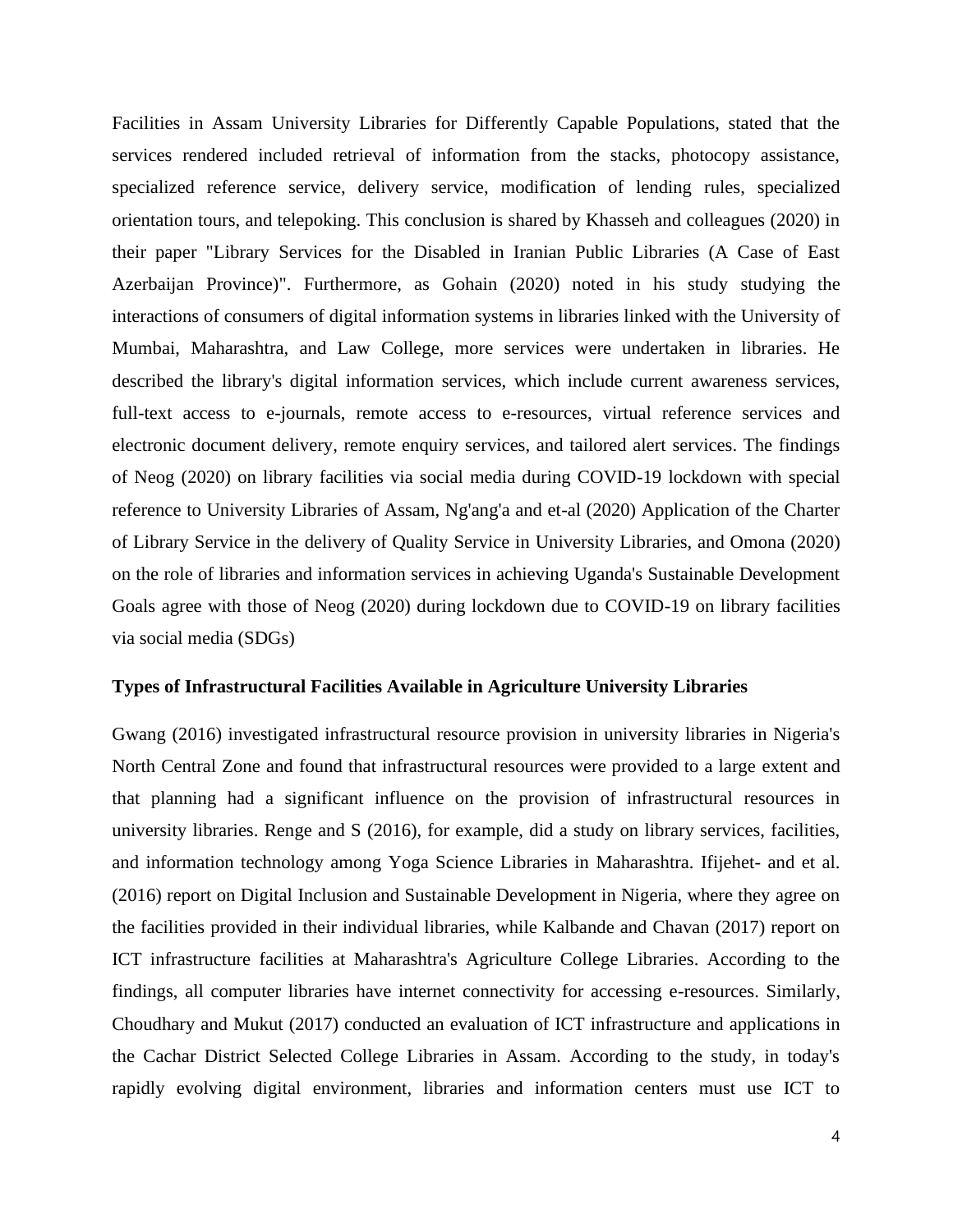effectively manage library operations and provide user-centric library services in order to fulfill the expectations of the new generation of tech-savvy library users.

# **The Constraints Associated on the Provisions of Information Resources and Services in Agriculture University Libraries**

University Libraries have made knowledge resources available to non-academic and academic personnel, as well as postgraduate and undergraduate students. Row after row, this comprises books, periodicals, newspapers, computer tools, and databases. Agriculture University Libraries were established in order to achieve the three-fold goals of teaching, research, and community service. It is obvious that the Library was an important academic institution as long as the pen was placed on paper. With so many hurdles to the access and use of information resources, services, and facilities at Nigeria's Agriculture University Libraries, the rise of information resources, services, and facilities has become a global phenomena.

Furthermore, users' lack of access to agricultural information resources, services, and facilities is a significant factor. According to Baba and Shabir (2016), time allocation factors such as frequency and period of information use, inadequacies of Library's information systems, lack of experience on the use of information by students, technological factors such as information on Library, knowledge of Library use, and information organization, among others, include inadequacies of Library's information systems, lack of experience on the use of information by students, technological factors such as information on Library, knowledge of Library use, and information organization. Data services are hampered by a variety of issues, including the volume of information needed by students, structure/format, and sources. In accord, Olanrewaju (2017) claims that a shortage of ICT-skilled personnel and poor infrastructural facilities are the key roadblocks affecting academic staff's research performance at universities around the world, particularly in developing countries. In higher education institutions, well-equipped libraries can be a valuable resource for promoting study. Libraries with e-journals, high Internet speeds, and other amenities can help students study. Journals are an excellent means for academics to identify diverse research outputs and can also be a valuable source for detecting research gaps. Unreliable Internet connectivity, a lack of IT skills and understanding of relevant databases of information, a lack of awareness of e-resources, computer screen reading issues, and sophisticated search procedures are all major roadblocks to using library resources. Abubakar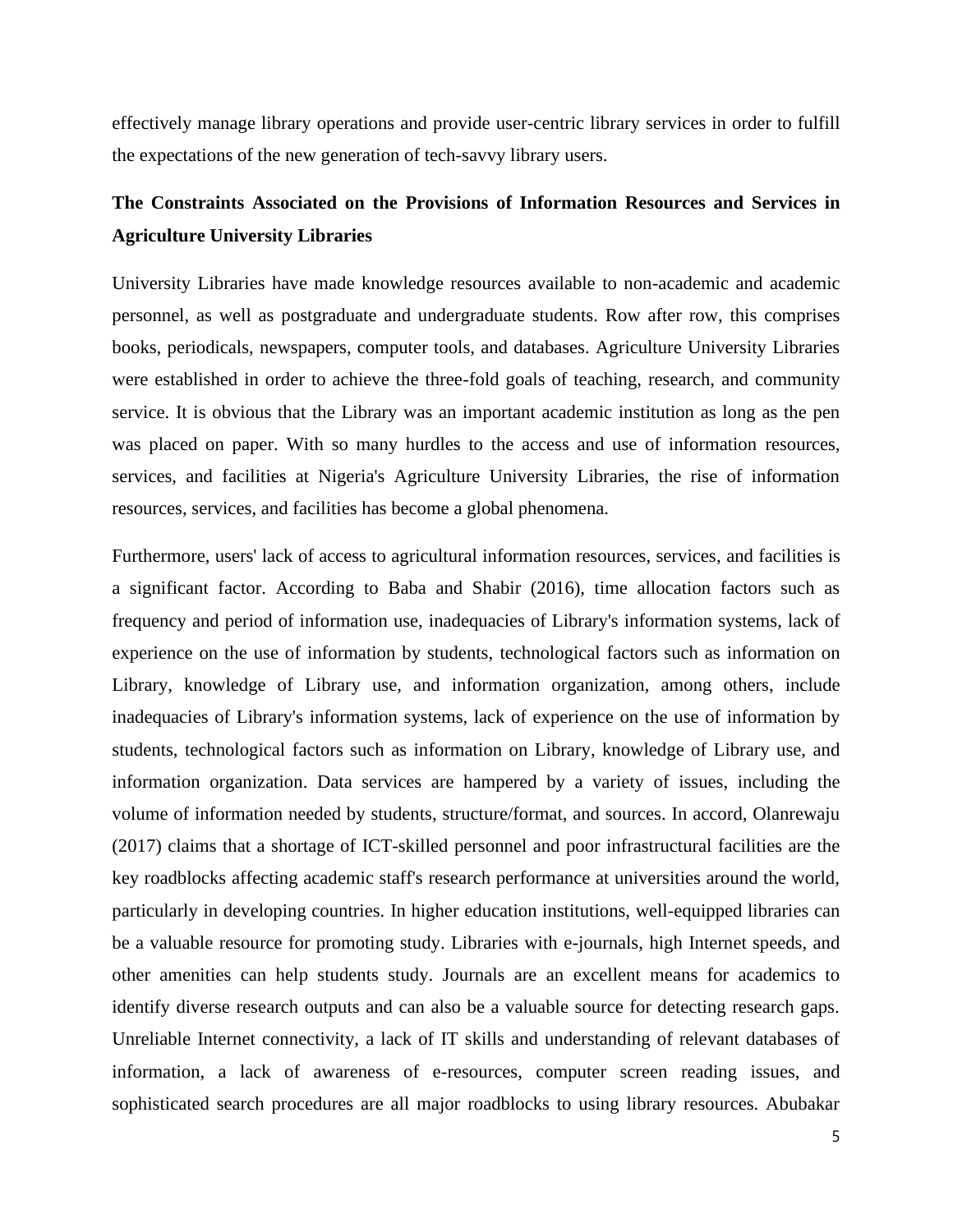(2017) "Availability and Use of Electronic Information Databases for Research by Agricultural Scientists in North Central Nigeria Federal University Libraries" and Taphros and et al. (2017) both backed up the findings (2017) "Use of electronic information resources by undergraduate students at Africa University's Faculty of Management and Administration, Mutare, Zimbabwe," according to Vera and colleagues (2018) in their paper "The limitations of the use of information resources by College of Education students." In their pilot study of postgraduate student understanding and usage of library facilities in Nigeria, Edeole and Norliya (2019) agree.

### **Statement of the Problem**

Evaluation of Librarians' Roles in Information Provisions, Services, and Facilities in Agriculture University Libraries in Nigeria allows Agriculture University Libraries to assess how well they contribute to the achievement of their parent organizations' objectives, identify issues in the areas of information resources, services, and facilities, track progress toward specifications, compare past, present, and desired future levels, and make recommendations. In this regard, one of the methods for Nigerian Agriculture University Libraries to contribute to their universities and clients is to assess the services, facilities, and information resources available. Identification of the gap in the supply of information resources, services, and facilities has become crucial in order to show that the things they're working on are worth the time and money they're spending on them. It's also critical that the information tools, programs, and facilities are well-maintained and used in the best interests of the organizations and their clients. As a result, the research must determine how and in what ways the evaluation of information resources, services, and facilities has aided or hindered access to agricultural information resources, services, and facilities. It will be determined what libraries do, what they have done, and, most crucially, what they can do better with meaningful evaluation.

### **Objectives of the Study**

The study's main goal is to evaluate librarians' contributions to information provision, services, and facilities in agricultural university libraries. FUAM, MOUA, and FUAA as Case Studies to:

**1**. Analyze the types of information resources, programs and facilities available in Agriculture University Libraries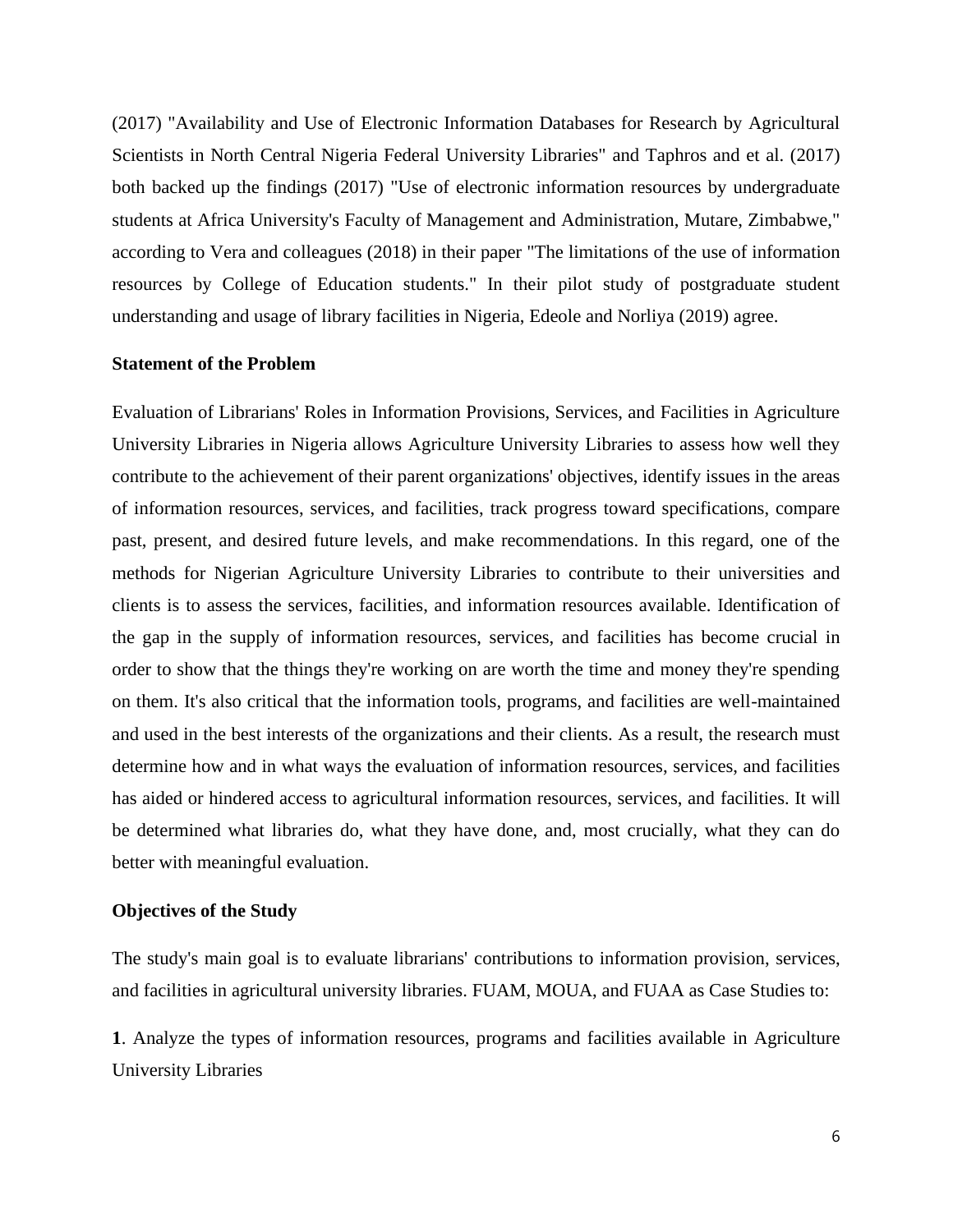a. The resources of information available in Libraries

b. The services provided in Libraries under study

c. The facilities available in the libraries

**2**. Assess the extent of the accessibility of Information resources, services and facilities in Agriculture University Libraries to:

a. Determine the extent of resource accessibility in the library

b. Assessing the extent of library services

**3**. Identify the limitation associated with the provisions of information tools, programs and facilities in Agriculture University Libraries under review. In particular, this target is planned to be:

a. Examining the drawbacks of the provisions of library information resources

b. Identify the shortcomings impacting the library services

### **The Study's Population**

All University Librarians and Collection Development Librarians in the Agriculture University Libraries sampled, the Agriculture University Libraries sampled from the previous three regions, were included in the research population; cluster and simple random sampling were utilized. Three (3) university librarians and collection development librarians are involved in the research. Surveys, questionnaires, and observations were used to gather information.

### **Data Analysis**

The findings of the data obtained from the administered questionnaires, as well as the observations made for this report, are presented in this study. The findings were examined and presented in accordance with the research objectives. By examining and retrieving raw data and changing the information, data analysis can be valuable for decision-making. Based on the acquired data, an attempt was made to explain and analyze the consequences. The Sampled Observation tool was frequently used to fill in blanks left by the questionnaire.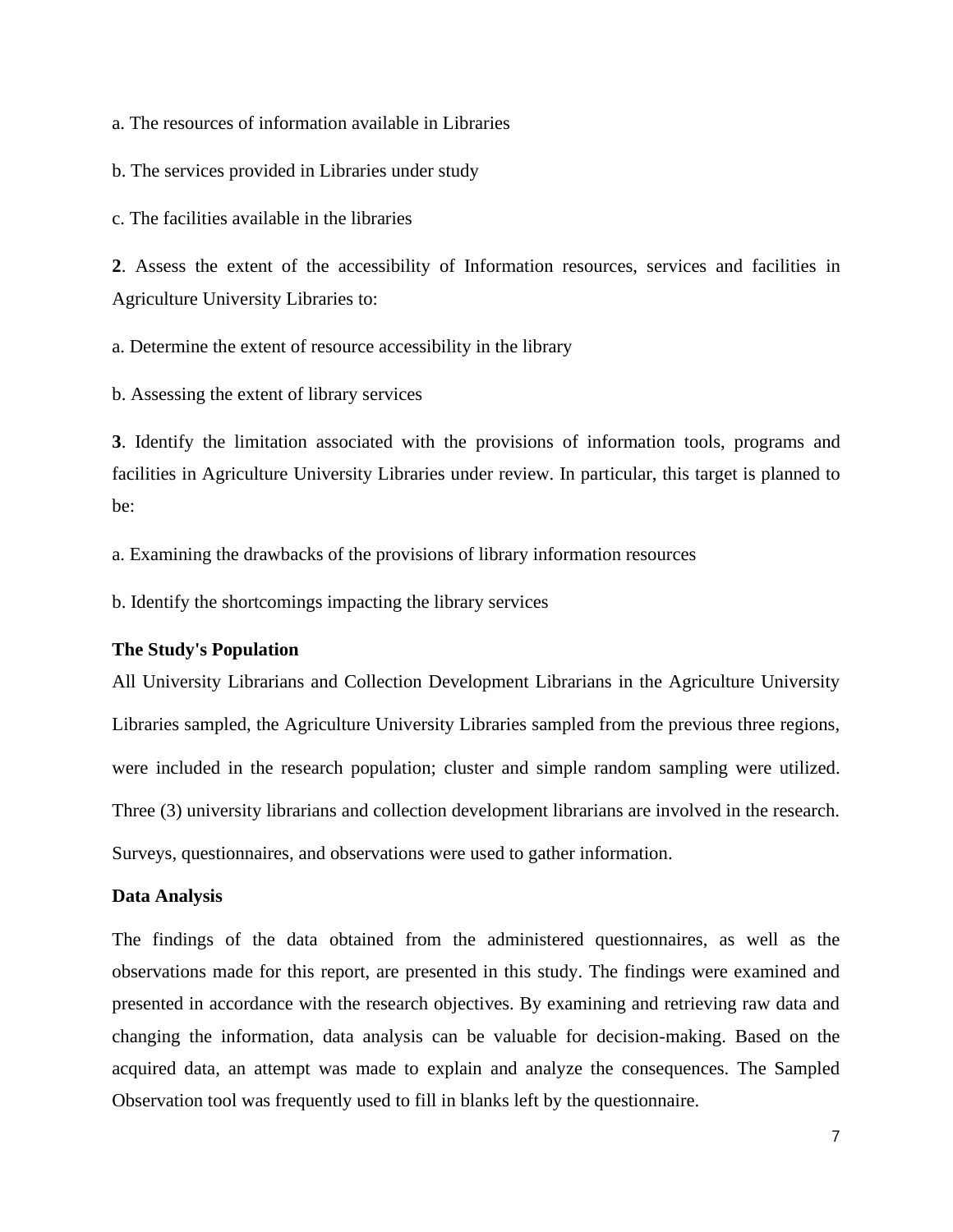### *The Working Experience of the University Librarians*

The research attempted to assess the level of work experience of the University Librarians in the Agriculture University Libraries under study. The respondents were asked to suggest their experience at work.

|                               | <b>Working Experience</b> |          |          |              |
|-------------------------------|---------------------------|----------|----------|--------------|
| <b>Name of the University</b> | $1_{-}10$                 | $11\_20$ | $21\_30$ | 31 and above |
| <b>FUAM</b>                   | N                         | N        |          |              |
| <b>MOUA</b>                   | N                         | N        | N        |              |
| <b>FUNAAB</b>                 | N                         | N        | N        |              |

**Table 1: University Librarians Working Experience**

Source: Field data (2020)

### Key: N= Nil

Table 1 shows the results of the number of years of service survey. The distribution of years of working experience among University Librarians demonstrates that two of the three University Librarians in Nigeria's University of Agriculture have 31 or more years of professional experience in librarianship, while only one has 21-30 years. It's worth noting that no University Librarian has worked for less than 20 years; this is because one of the requirements for hiring University Librarians is the number of years spent in the profession.

### **Data Analysis of the Objectives of the Study**

This section examines the data gathered at the Nigerian Agriculture University Libraries in connection to the research questions posed. The results of the analysis were provided in a tabular format, with frequencies and percentages included. Tables and charts were also employed to compute and display the effects. The results were discussed using responses from respondents in the Agriculture University Libraries of the sampled country.

### *The number of workers employed at the University Libraries of Agriculture*

The respondents in this study give detailed information about the number of personnel working

in Agriculture University Libraries.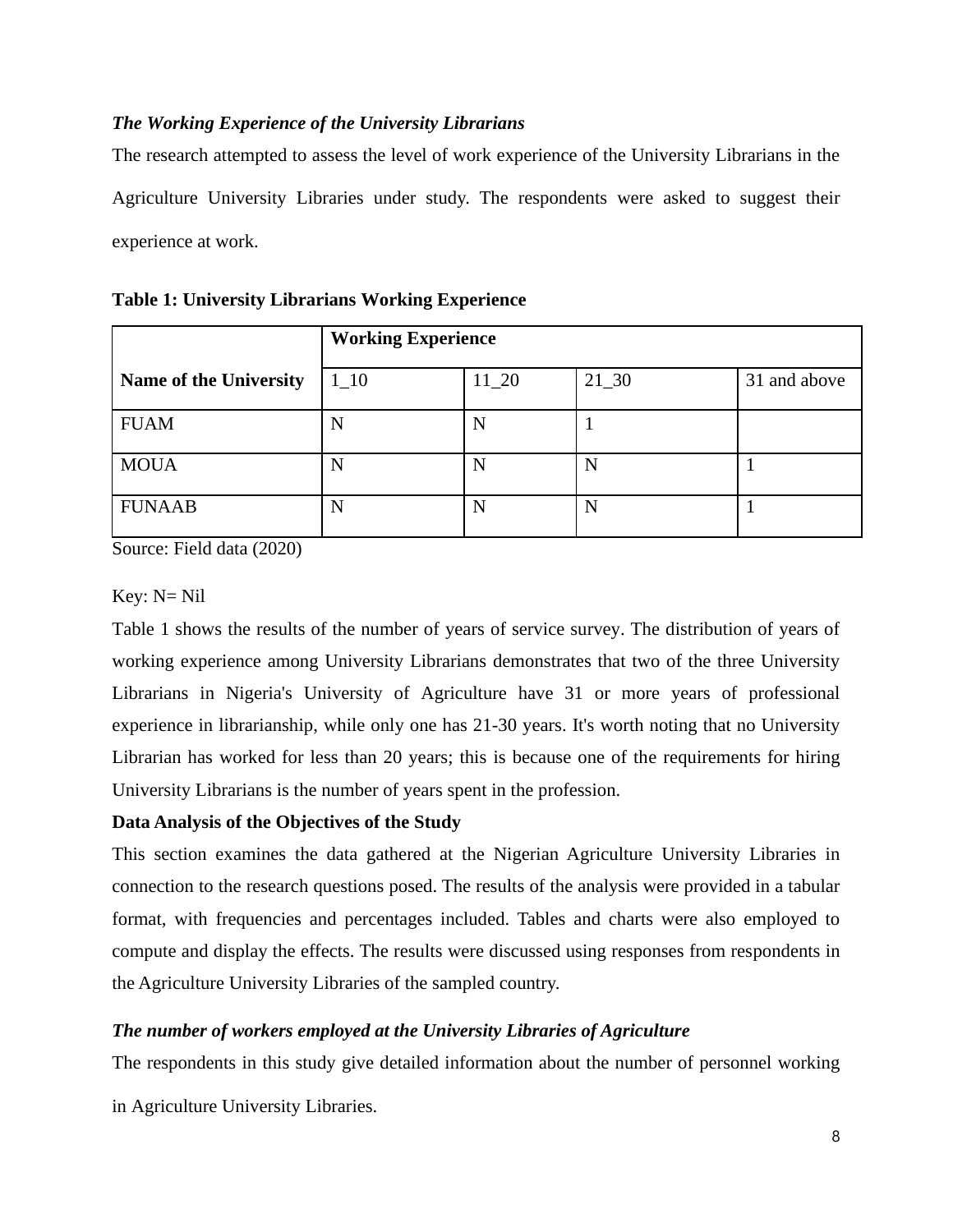|                                  |             |                      | Number of persons working in the library |                         |              |                      |                        |                         |       |  |  |
|----------------------------------|-------------|----------------------|------------------------------------------|-------------------------|--------------|----------------------|------------------------|-------------------------|-------|--|--|
|                                  |             | 2017_2018            |                                          |                         | <b>Total</b> | 2018_2019            |                        |                         |       |  |  |
| Name of the<br><b>University</b> |             | <b>Professionals</b> | Semi-<br>professionals                   | <b>Nonprofessionals</b> |              | <b>Professionals</b> | Semi-<br>professionals | <b>Nonprofessionals</b> |       |  |  |
|                                  | N           | 20                   | 25                                       | 17                      | 62           | 20                   | 25                     | 17                      | 62    |  |  |
| <b>FUAM</b>                      | $\%$        | 32.3                 | 40.3                                     | 27.4                    | 100.0        | 32.3                 | 40.3                   | 27.4                    | 100.0 |  |  |
| <b>MOUA</b>                      | N           | 15                   | 40                                       | 6                       | 61           | 22                   | 46                     | 15                      | 83    |  |  |
|                                  | $\%$        | 24.6                 | 65.6                                     | 9.8                     | 100.0        | 26.5                 | 55.4                   | 18.1                    | 100.0 |  |  |
| <b>FUAA</b>                      | $\mathbf N$ | 18                   | 23                                       | 132                     | 173          | 24                   | 23                     | 132                     | 179   |  |  |
|                                  | $\%$        | 10.4                 | 13.3                                     | 76.3                    | 100.0        | 13.4                 | 12.8                   | 73.7                    | 100.0 |  |  |

**Table 2: Number of Personnel Working in the Library**

The library staff is often recognized as the most important resource in a library. The entire number of library personnel employed as professionals, semi-professionals, and nonprofessionals was counted in the study. The library staffs are included in Table 2 below, with dates extending from 2017/2018 to 2018/2019. The respondents (University Librarians) believe that there is a shortage of professionals, semiprofessionals, and nonprofessionals to properly staff the country's University of Agriculture Libraries. Between 2017 and 2018, 32.3 % at the Federal University of Agriculture, Makurdi were professionals, 40.3 percent were semi-professionals, and 27.4 % were non-professionals. As a result, professionals made up 13.4 %, semiprofessionals 13.3 %, and non-professionals 73.7 percent at the Federal University of Agriculture Abeokuta. In addition, the Michael Okpara University of Agriculture in Abia employs 26.5 % professionals, 65.6 % semi-professionals, and 18.1 % non-professionals.

The majority of the Agriculture University Libraries are badly understaffed, with both professional and non-professional employees who are under qualified. The proportion of library staff is well below user expectations and has little to do with the scope of information materials, services, or facilities. Because of a lack of employees, the majority of Agriculture University Libraries are unable to deliver the services that their patrons require. The study's comparatively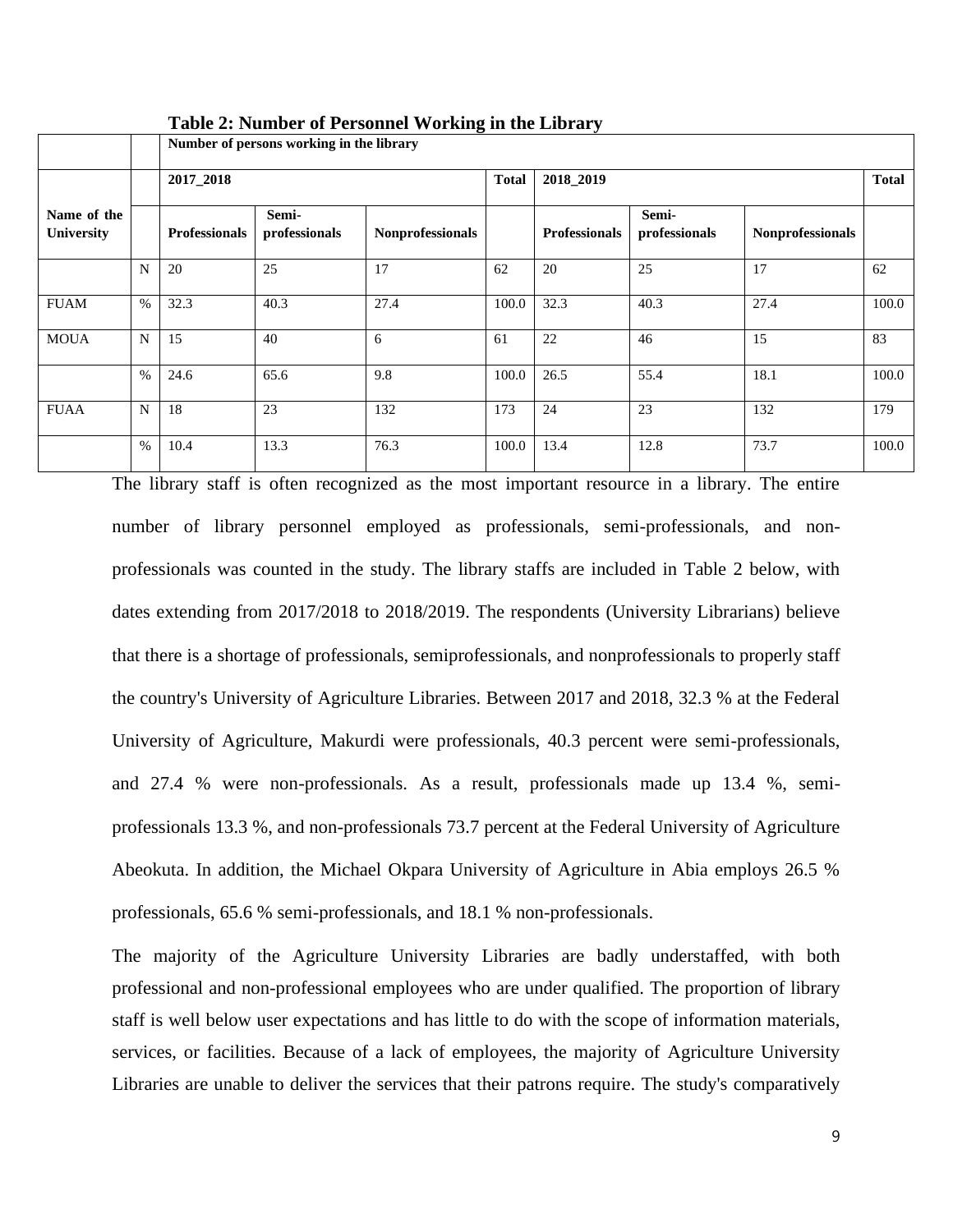small staff size suggests that there are multiple empty positions in order to achieve the Library Registration Council of Nigeria's minimum level (LRCN). It is advised that 35% of the staff should be librarians and 75% should be non-librarians. As a result of the research, none of the libraries have more than 35% professional librarians.

### *The Number of Library Users in Agriculture University Libraries*

Answers to the research question to explore the number of library users in Agriculture University

Libraries will be presented in this section.

|                           |                                  |                   |                         |           |           |              | <b>Number of users of the Library</b> |                                                                                                                                                    |      |     |       |  |
|---------------------------|----------------------------------|-------------------|-------------------------|-----------|-----------|--------------|---------------------------------------|----------------------------------------------------------------------------------------------------------------------------------------------------|------|-----|-------|--|
|                           |                                  |                   | 2017_2018               |           |           |              |                                       | 2018_2019<br><b>UG</b><br><b>PG</b><br><b>Total</b><br>21324<br>1550<br>100<br>84.5<br>6.1<br>13000<br>2000<br>8.9<br>83.7<br>100<br>36000<br>4112 |      |     |       |  |
| Name of the<br>University | Year                             | Academic<br>staff | Non-<br><b>Academic</b> | <b>UG</b> | <b>PG</b> | <b>Total</b> | <b>Academic</b><br>staff              | Non-<br>Academic                                                                                                                                   |      |     |       |  |
|                           | N                                | 610               | 1600                    | 19440     | 9720      | 31370        | 789                                   | 1564                                                                                                                                               |      |     | 25227 |  |
| <b>FUAM</b>               | Within<br>same<br>University (%) | 1.9               | 5.1                     | 62.0      | 31.0      | 100          | 3.1                                   | 6.2                                                                                                                                                |      |     |       |  |
|                           | $\mathbf N$                      | 311               | 578                     | 12700     | 1570      | 15159        | 315                                   | 698                                                                                                                                                |      |     | 16013 |  |
| <b>MOUA</b>               | Within<br>same<br>University (%) | 1.9               | 3.4                     | 79.0      | 15.6      | 100          | 2.2                                   | 5.2                                                                                                                                                |      |     |       |  |
|                           | $\mathbf N$                      | 1423              | 2170                    | 35800     | 3700      | 43093        | 1519                                  | 2197                                                                                                                                               |      |     | 43828 |  |
| <b>FUAA</b>               | Within<br>same<br>University (%) | 2.3               | 6.2                     | 84.1      | 7.4       | 100          | 2.5                                   | 6.8                                                                                                                                                | 83.0 | 7.7 | 100   |  |

### **Table 3: Number of Library Users**

Sources data field 2020

Table 3 shows the number of library users from 2017 to 2018 and from 2018 to 2019. Academic and non-academic users, as well as postgraduate and undergraduate students, are among the users, according to the responders (Agriculture University Librarians). Between 2017 and 2018, the library at the University of Agriculture, Makurdi has 789 academic and 1,564 non-academic employees, as well as 1,550 postgraduate and 21,342 undergraduate students. During the 2017/2018 academic year, the library at Michael Okpara University of Agriculture in Abia has 949 academic employees, 2,184 non-academic personnel, 3,743 postgraduate and 35,335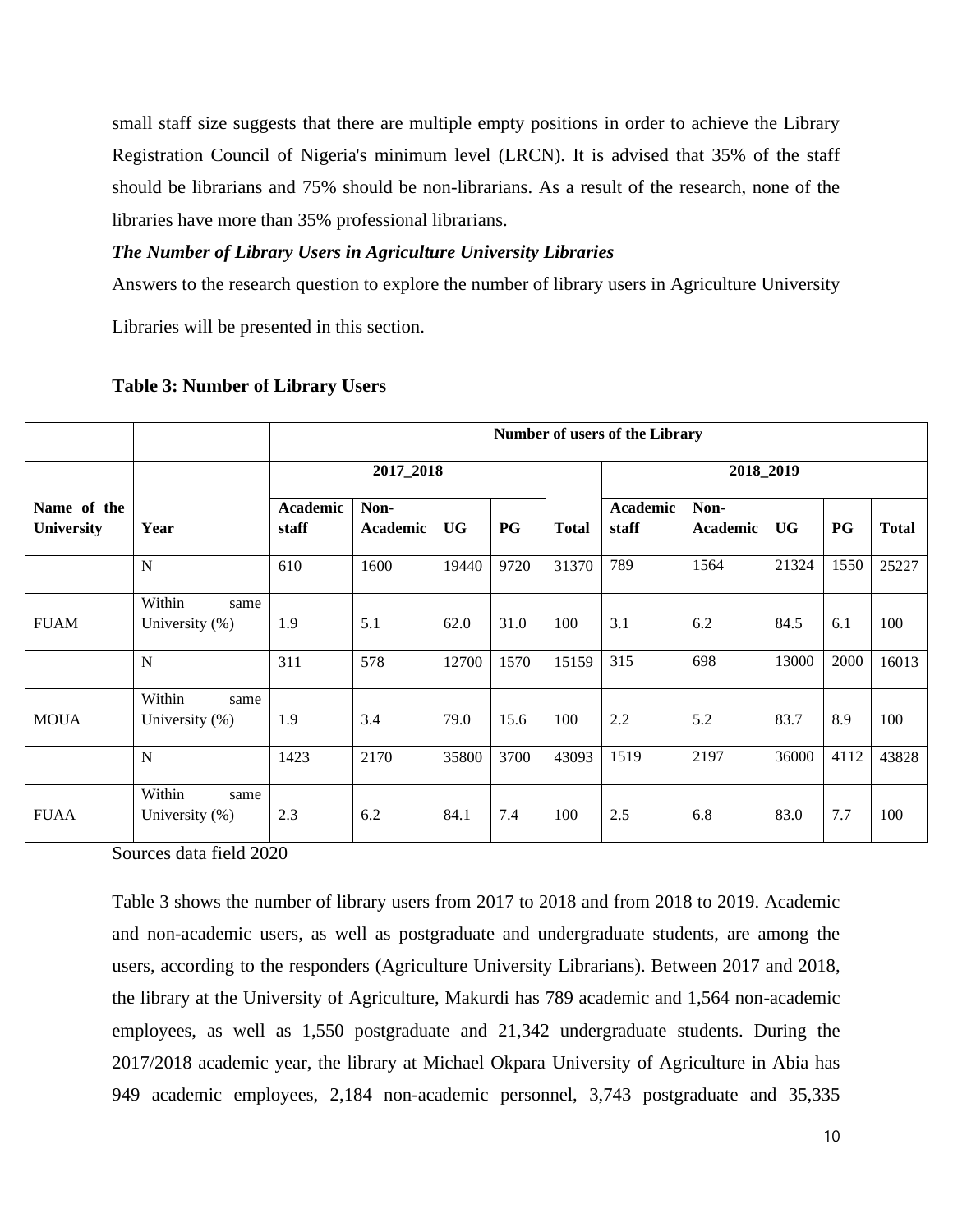undergraduate students. In addition, the library at FUAA has 530 academic personnel, 1,447 non-academic staff, 1,640 postgraduate students, and 17,633 undergraduate students. As a result, from all of the Agriculture University Libraries sampled across the country, the total population of users in the current year is 85068.

### *Information Resources and the Facilities Available in Agriculture University Libraries*

The availability of information services and library furniture are key variables in this study. It's significant that they've been included. It enables the researcher to categorize the information and furniture resources available in each respondent's library at the university under consideration. To analyze the available information resources and furnishings in the library under evaluation, respondents were asked to specify the information resources and furniture in the library. Their responses are listed in Table 4 below.

| <b>Information Resources</b>            |                |                  |                |                              |                  |                 |                |       |                |                  |  |
|-----------------------------------------|----------------|------------------|----------------|------------------------------|------------------|-----------------|----------------|-------|----------------|------------------|--|
| <b>FUAM</b>                             |                |                  |                | <b>Information resources</b> |                  |                 |                |       |                |                  |  |
| <b>Library Resources and Services</b>   |                | <b>Excellent</b> |                | Good                         |                  | <b>Average</b>  |                | Poor  |                | <b>Very Poor</b> |  |
| frequency/%                             | $\mathbf{F}$   | $\%$             | $\mathbf{F}$   | $\%$                         | $\mathbf F$      | $\%$            | $\mathbf{F}$   | $\%$  | $\overline{F}$ | $\%$             |  |
| Adequate no of text books               | 4              | 21.05            | 11             | 57.89                        | $\overline{0}$   | 0.00            | $\mathbf{1}$   | 5.26  | $\overline{0}$ | 0.00             |  |
| Adequate no of reference                |                |                  |                |                              |                  |                 |                |       |                |                  |  |
| materials                               | 5              | 26.32            | 6              | 31.58                        | $\overline{0}$   | 0.00            | $\mathbf{0}$   | 0.00  | $\mathbf{0}$   | 0.00             |  |
| Adequate no of journals                 | 5              | 26.32            | $\overline{3}$ | 15.79                        | $\overline{0}$   | 0.00            | $\overline{0}$ | 0.00  | $\overline{0}$ | 0.00             |  |
| Adequate no of e-books                  | 5              | 26.32            | 6              | 31.58                        | $\overline{0}$   | 0.00            | $\mathbf{1}$   | 5.26  | $\overline{0}$ | 0.00             |  |
| Adequate no of online                   |                |                  |                |                              |                  |                 |                |       |                |                  |  |
| journals/databases                      | 5              | 26.32            | 3 <sup>1</sup> | 15.79                        | $\overline{0}$   | 0.00            | 1              | 5.26  | $\mathbf{0}$   | 0.00             |  |
| <b>Circulation services</b>             | 1              | 5.26             | 6              | 31.58                        | $\overline{0}$   | 0.00            | $\overline{2}$ | 10.53 | $\overline{0}$ | 0.00             |  |
| Inter library loan                      | $\overline{2}$ | 10.53            | $\overline{4}$ | 21.05                        | $\overline{0}$   | 0.00            | $\overline{3}$ | 15.79 | $\mathbf{0}$   | 0.00             |  |
| Library network service/                |                |                  |                |                              |                  |                 |                |       |                |                  |  |
| consortium                              | 5              | 26.32            | $\overline{4}$ | 21.05                        | $\overline{0}$   | 0.00            | $\mathbf{1}$   | 5.26  | $\overline{2}$ | 7.26             |  |
| Current awareness services              | $\overline{2}$ | 10.53            | 8              | 42.11                        | $\overline{0}$   | 0.00            | $\overline{0}$ | 0.00  | $\mathbf{1}$   | 5.26             |  |
| Selective Dissemination of              |                |                  |                |                              |                  |                 |                |       |                |                  |  |
| Information                             | 4              | 21.05            | 6              | 31.58                        | $\overline{0}$   | 0.00            | $\overline{0}$ | 0.00  | $\mathbf{0}$   | 0.00             |  |
| User-Education/orientation              | 6              | 31.58            | $\overline{7}$ | 36.84                        | $\overline{0}$   | 0.00            | $\overline{0}$ | 0.00  |                | 5.26             |  |
| Indexing and abstracting services       | $\overline{4}$ | 21.05            | 6              | 31.58                        | $\overline{0}$   | 0.00            | $\overline{2}$ | 10.53 | $\overline{0}$ | 0.00             |  |
| Printing/Binding services               | 3              | 15.79            | $\overline{7}$ | 36.84                        | $\boldsymbol{0}$ | 0.00            | 3              | 15.79 | $\overline{0}$ | 0.00             |  |
| <b>Information Consultancy services</b> | 7              | 36.84            | 6              | 31.58                        | $\overline{0}$   | 0.00            | $\overline{0}$ | 0.00  | $\overline{0}$ | 0.00             |  |
| Photocopying services                   | 3              | 15.79            | 8              | 42.11                        | $\theta$         | 0.00            | $\overline{4}$ | 21.05 | $\overline{0}$ | 0.00             |  |
| Translation services/ Language          | 4              | 21.05            | 3              | 15.79                        | $\Omega$         | 0.00            | $\overline{2}$ | 10.53 | 1              | 5.26             |  |
| <b>MOUA</b>                             |                |                  |                |                              |                  | <b>Academic</b> |                |       |                |                  |  |

**Table 4: Open Information Services and Facilities in the Library**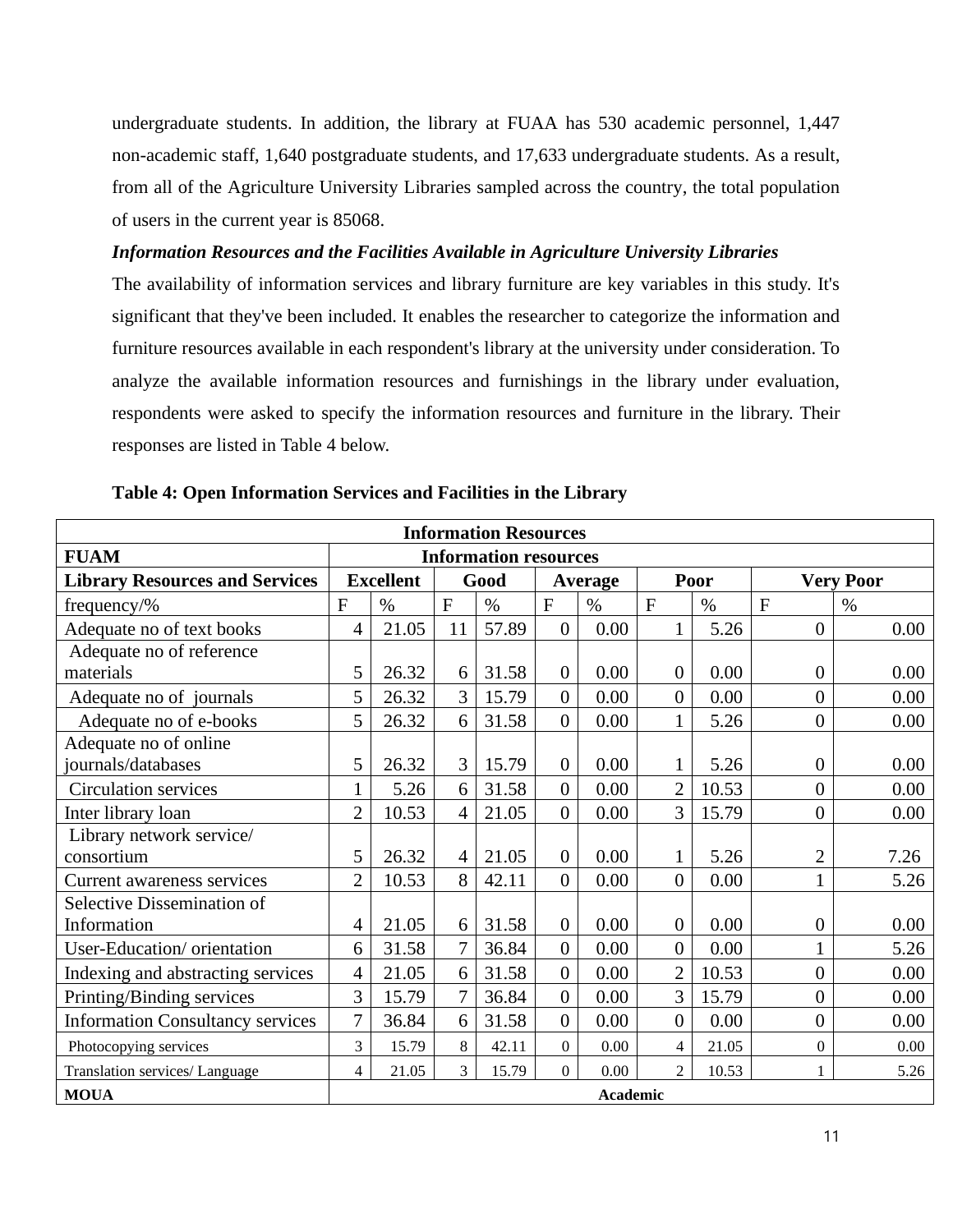| <b>Library Resources and Services</b>   | <b>Excellent</b> |                        | Good           |       | Average        |       | Poor             |       | <b>Very</b><br>Poor |          |
|-----------------------------------------|------------------|------------------------|----------------|-------|----------------|-------|------------------|-------|---------------------|----------|
| frequency/%                             | F                | $\%$                   | F              | $\%$  | F              | $\%$  | $\mathbf{F}$     | $\%$  | $\mathbf{F}$        | $\%$     |
|                                         |                  | 25.0                   |                |       |                |       |                  |       |                     |          |
| Adequate no of text books               | 5                | $\theta$               | 6              | 30.00 | 8              | 40.00 | 1                | 5.00  | $\overline{0}$      | 0.00     |
| Adequate no of reference materials      | 4                | 20.0<br>$\Omega$       | 6              | 30.00 | 8              | 40.00 | $\overline{c}$   | 10.00 | $\overline{0}$      | 0.00     |
| Adequate no of journals                 | 1                | 5.00                   | 10             | 50.00 | $\overline{7}$ | 35.00 | $\overline{2}$   | 10.00 | $\overline{0}$      | 0.00     |
| Adequate no of e-books                  | $\boldsymbol{0}$ | 0.00                   | 4              | 20.00 | 9              | 45.00 | 6                | 30.00 | 1                   | 5.00     |
| Adequate no of online                   |                  |                        |                |       |                |       |                  |       |                     |          |
| journals/databases                      | 1                | 5.00                   | 6              | 30.00 | 9              | 45.00 | 4                | 20.00 | $\overline{0}$      | $0.00\,$ |
| Circulation services                    | 4                | 20.0<br>$\theta$       | 6              | 30.00 | 8              | 40.00 | $\mathbf{1}$     | 5.00  | $\overline{0}$      | 0.00     |
| Inter library loan                      | $\Omega$         | 0.00                   | 3              | 15.00 | $\overline{7}$ | 35.00 | $\overline{4}$   | 20.00 | $\overline{4}$      | ###      |
| Library network service/consortium      | 1                | 5.00                   | $\mathbf{1}$   | 5.00  | 12             | 60.00 | 5                | 25.00 | $\overline{0}$      | 0.00     |
| Current awareness services              | $\overline{0}$   | 0.00                   | 6              | 30.00 | 10             | 50.00 | $\overline{4}$   | 20.00 | $\boldsymbol{0}$    | 0.00     |
|                                         |                  | 10.0                   |                |       |                |       |                  |       |                     |          |
| Selective Dissemination of Information  | $\overline{2}$   | $\overline{0}$<br>25.0 | 3              | 15.00 | 10             | 50.00 | 5                | 25.00 | $\overline{0}$      | 0.00     |
| User-Education/orientation              | 5                | $\mathbf{0}$           | $\overline{4}$ | 20.00 | 10             | 50.00 | $\mathbf{1}$     | 5.00  | $\overline{0}$      | 0.00     |
|                                         |                  | 10.0                   |                |       |                |       |                  |       |                     |          |
| Indexing and abstracting services       | $\overline{2}$   | $\boldsymbol{0}$       | 11             | 55.00 | 5              | 25.00 | $\overline{2}$   | 10.00 | $\boldsymbol{0}$    | $0.00\,$ |
| Printing/Binding services               | 4                | 20.0<br>$\mathbf{0}$   | $\overline{4}$ | 20.00 | 5              | 25.00 | 5                | 25.00 | $\overline{0}$      | 0.00     |
|                                         |                  | 10.0                   |                |       |                |       |                  |       |                     |          |
| <b>Information Consultancy services</b> | $\overline{2}$   | $\mathbf{0}$<br>20.0   | 6              | 30.00 | 9              | 45.00 | $\overline{c}$   | 10.00 | $\mathbf{1}$        | 5.00     |
| Photocopying services                   | 4                | $\mathbf{0}$           | 4              | 20.00 | 8              | 40.00 | 3                | 15.00 | 1                   | 5.00     |
| Translation services/ Language          | $\overline{0}$   | 0.00                   | $\overline{2}$ | 10.00 | 6              | 30.00 | $\overline{7}$   | 35.00 | 5                   | ###      |
| <b>FUAA</b>                             |                  |                        |                |       | Academic       |       |                  |       |                     |          |
| <b>Library Resources and Services</b>   | <b>Excellent</b> |                        | Good           |       | Average        |       | Poor             |       | <b>Very</b><br>Poor |          |
| frequency/%                             | F                | $\%$                   | $\mathbf{F}$   | $\%$  | F              | $\%$  | $\mathbf{F}$     | $\%$  | $\mathbf{F}$        | $\%$     |
|                                         |                  | 26.0                   |                |       |                |       |                  |       |                     |          |
| Adequate no of text books               | 6                | 9                      | 10             | 43.48 | 6              | 26.09 | $\boldsymbol{0}$ | 0.00  | $\boldsymbol{0}$    | 0.00     |
| Adequate no of reference materials      | 3                | 13.0<br>$\overline{4}$ | 8              | 34.78 | 8              | 34.78 | $\mathfrak{2}$   | 8.70  | $\overline{0}$      | $0.00\,$ |
|                                         |                  | $\overline{26.0}$      |                |       |                |       |                  |       |                     |          |
| Adequate no of journals                 | 6                | 9                      | 6              | 26.09 | 11             | 47.83 | $\boldsymbol{0}$ | 0.00  | $\overline{0}$      | $0.00\,$ |
| Adequate no of e-books                  | $\overline{2}$   | 8.70                   | 7              | 30.43 | 8              | 34.78 | $\overline{2}$   | 8.70  | $\overline{0}$      | 0.00     |
| Adequate no of online                   |                  | 13.0                   |                |       |                |       |                  |       |                     |          |
| journals/databases                      | 3                | 4<br>21.7              | 5              | 21.74 | 8              | 34.78 | $\overline{c}$   | 8.70  | 1                   | 4.35     |
| Circulation services                    | 5                | 4                      | 7              | 30.43 | 5              | 21.74 | $\boldsymbol{0}$ | 0.00  | $\overline{0}$      | $0.00\,$ |
|                                         |                  | 13.0                   |                |       |                |       |                  |       |                     |          |
| Inter library loan                      | 3                | 4                      | $\overline{4}$ | 17.39 | 9              | 39.13 | 3                | 13.04 | $\boldsymbol{0}$    | 0.00     |
| Library network service/consortium      | $\overline{2}$   | 8.70                   | 5              | 21.74 | 6              | 26.09 | $\overline{2}$   | 8.70  | $\overline{0}$      | $0.00\,$ |
| Current awareness services              | $\overline{2}$   | 8.70                   | 7              | 30.43 | 8              | 34.78 | $\mathbf{1}$     | 4.35  | $\overline{0}$      | 0.00     |
| Selective Dissemination of Information  | $\overline{2}$   | 8.70                   | $\overline{4}$ | 17.39 | 8              | 34.78 | $\overline{c}$   | 8.70  | $\overline{0}$      | $0.00\,$ |
| User-Education/orientation              | 7                | 30.4<br>3              | $\mathfrak{Z}$ | 13.04 | 6              | 26.09 | 1                | 4.35  | $\overline{0}$      | $0.00\,$ |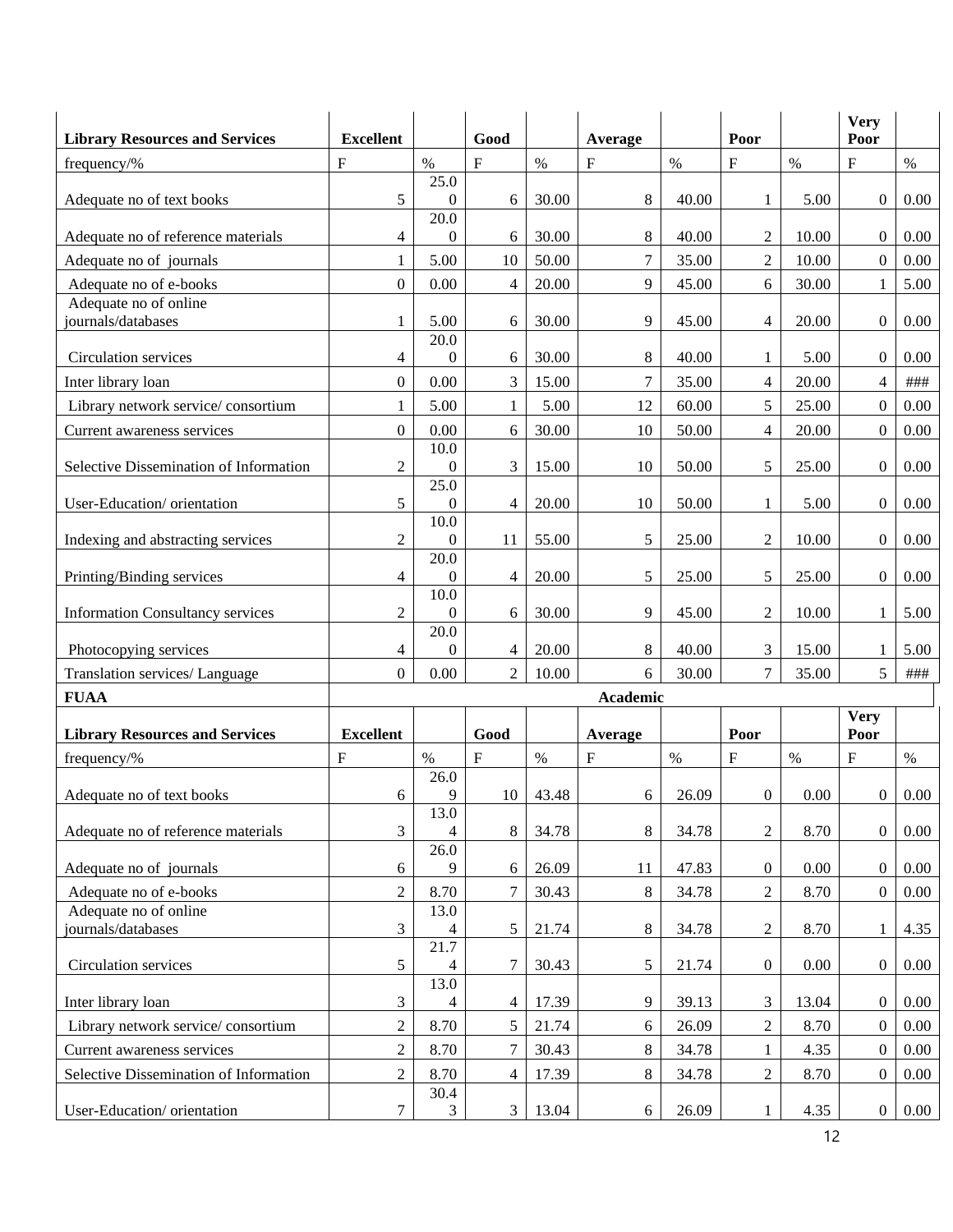|                                         |        | 13.0 |              |       |              |       |           |       |      |
|-----------------------------------------|--------|------|--------------|-------|--------------|-------|-----------|-------|------|
| Indexing and abstracting services       | $\sim$ |      |              | 21.74 | $\mathbf{r}$ | 30.43 |           | 4.35  | 0.00 |
|                                         |        | 21.7 |              |       |              |       |           |       |      |
| Printing/Binding services               |        |      |              | 4.35  | 6            | 26.09 | 6         | 26.09 | 0.00 |
|                                         |        | 13.0 |              |       |              |       |           |       |      |
| <b>Information Consultancy services</b> | $\sim$ |      | $\mathbf{r}$ | 30.43 | 4            | 17.39 | 2         | 8.70  | 0.00 |
|                                         |        | 26.0 |              |       |              |       |           |       |      |
| Photocopying services                   |        |      | 4            | 17.39 | 4            | 17.39 | $\bigcap$ | 8.70  | 0.00 |
|                                         |        | 13.0 |              |       |              |       |           |       |      |
| Translation services/ Language          |        |      |              | 4.35  | $\mathbf{r}$ | 30.43 |           | 21.74 | 4.35 |

## **Table 5: Facilities Provided**

| <b>FUAM</b>                               |                  | <b>Facilities</b> |                |               |                 |               |                          |                          |                  |               |  |
|-------------------------------------------|------------------|-------------------|----------------|---------------|-----------------|---------------|--------------------------|--------------------------|------------------|---------------|--|
| <b>Library Resources and Services</b>     | <b>Excellent</b> |                   | Good           |               | Average         |               | Poor                     |                          | <b>Very Poor</b> |               |  |
| frequency/%                               | F                | $\frac{0}{0}$     | $\mathbf F$    | $\frac{0}{0}$ | $\mathbf{F}$    | $\frac{0}{0}$ | $\mathbf{F}$             | $\frac{0}{0}$            | $\mathbf{F}$     | $\frac{0}{0}$ |  |
| Reading tables/ Chairs                    | 9                | 47.37             | 8              | 42.11         | $\overline{2}$  | 10.53         | $\Omega$                 | 0.00                     | $\theta$         | 0.00          |  |
| Adequate & dust-free space                | 4                | 21.05             | $\overline{7}$ | 36.84         | 8               | 42.11         | $\mathbf{0}$             | 0.00                     | $\overline{0}$   | 0.00          |  |
| Catalogues/OPAC                           | 4                | 21.05             | 6              | 31.58         | $\overline{7}$  | 36.84         | $\mathbf{1}$             | 5.26                     | 1                | 5.26          |  |
| Translators                               | 1                | 5.26              | 3              | 15.79         | 10              | 52.63         | 3                        | 15.79                    | $\overline{2}$   | 10.53         |  |
| Conducive space for study and<br>research | $\overline{4}$   | 21.05             | 7              | 36.84         | 6               | 31.58         | $\overline{2}$           | 10.53                    | $\boldsymbol{0}$ | 0.00          |  |
| Circulation services                      | $\overline{4}$   | 21.05             | $\mathbf{1}$   | 5.26          | 10              | 52.63         | $\mathbf{1}$             | 5.26                     | 3                | 15.79         |  |
| Internet facility                         | $\boldsymbol{0}$ | 0.00              | 6              | 31.58         | 5               | 26.32         | $\overline{\mathcal{L}}$ | 21.05                    | 4                | 21.05         |  |
| Drinking water                            | $\overline{0}$   | 0.00              | $\overline{4}$ | 21.05         | 8               | 42.11         | $\overline{2}$           | 10.53                    | $\overline{4}$   | 21.05         |  |
| Rest Room / Toilet facilities             | 3                | 15.79             | 5              | 26.32         | 8               | 42.11         | $\mathbf{1}$             | 5.26                     | $\mathbf{1}$     | 5.26          |  |
| Adequate Lightening/ventilation           | $\overline{4}$   | 21.05             | $\mathbf{0}$   | 0.00          | 9               | 47.37         | 3                        | 15.79                    | $\overline{3}$   | 15.79         |  |
| Parking facilities                        | 3                | 15.79             | 5              | 26.32         | 4               | 21.05         | $\overline{\mathcal{L}}$ | 21.05                    | 1                | 5.26          |  |
| Uninterrupted power supply                | $\overline{4}$   | 21.05             | $\overline{2}$ | 10.53         | 9               | 47.37         | $\overline{2}$           | 10.53                    | $\mathbf{1}$     | 5.26          |  |
| <b>MOUA</b>                               |                  |                   |                |               | <b>Academic</b> |               |                          |                          |                  |               |  |
| <b>Library Resources and Services</b>     | <b>Excellent</b> |                   |                | Good          | Average         |               |                          | Poor<br><b>Very Poor</b> |                  |               |  |
| frequency/%                               | $\overline{F}$   | $\%$              | $\overline{F}$ | $\%$          | $\overline{F}$  | $\%$          | $\overline{F}$           | $\%$                     | $\mathbf{F}$     | $\%$          |  |
| Reading tables/ Chairs                    | 3                | 15.00             | 12             | 60.00         | 5               | 25.00         | $\overline{0}$           | 0.00                     | $\overline{0}$   | 0.00          |  |
| Adequate & dust-free space                | $\overline{2}$   | 10.00             | 9              | 45.00         | 6               | 30.00         | $\overline{c}$           | 10.00                    | $\Omega$         | 0.00          |  |
| Catalogues/OPAC                           | $\mathbf{1}$     | 5.00              | 8              | 40.00         | 9               | 45.00         | $\mathbf{1}$             | 5.00                     | $\boldsymbol{0}$ | 0.00          |  |
| Translators                               | $\overline{0}$   | 0.00              | $\overline{2}$ | 10.00         | 6               | 30.00         | 5                        | 25.00                    | 3                | 15.00         |  |
| Conducive space for study and<br>research | 4                | 20.00             | 6              | 30.00         | 10              | 50.00         | $\boldsymbol{0}$         | 0.00                     | $\boldsymbol{0}$ | 0.00          |  |
| Circulation services                      | 1                | 5.00              | 4              | 20.00         | 9               | 45.00         | 3                        | 15.00                    | 3                | 15.00         |  |
| Internet facility                         | $\overline{2}$   | 10.00             | 1              | 5.00          | $\overline{4}$  | 20.00         | $\overline{7}$           | 35.00                    | 6                | 30.00         |  |
| Drinking water                            | 3                | 15.00             | 3              | 15.00         | $\overline{7}$  | 35.00         | 6                        | 30.00                    | $\mathbf{1}$     | 5.00          |  |
| Rest Room / Toilet facilities             | 6                | 30.00             | 5              | 25.00         | 6               | 30.00         | 3                        | 15.00                    | $\boldsymbol{0}$ | 0.00          |  |
| Adequate Lightening/ventilation           | $\overline{2}$   | 10.00             | 4              | 20.00         | 5               | 25.00         | $\overline{7}$           | 35.00                    | $\mathfrak{2}$   | 10.00         |  |
| Parking facilities                        | 5                | 25.00             | 6              | 30.00         | $\overline{4}$  | 20.00         | 5                        | 25.00                    | $\overline{0}$   | 0.00          |  |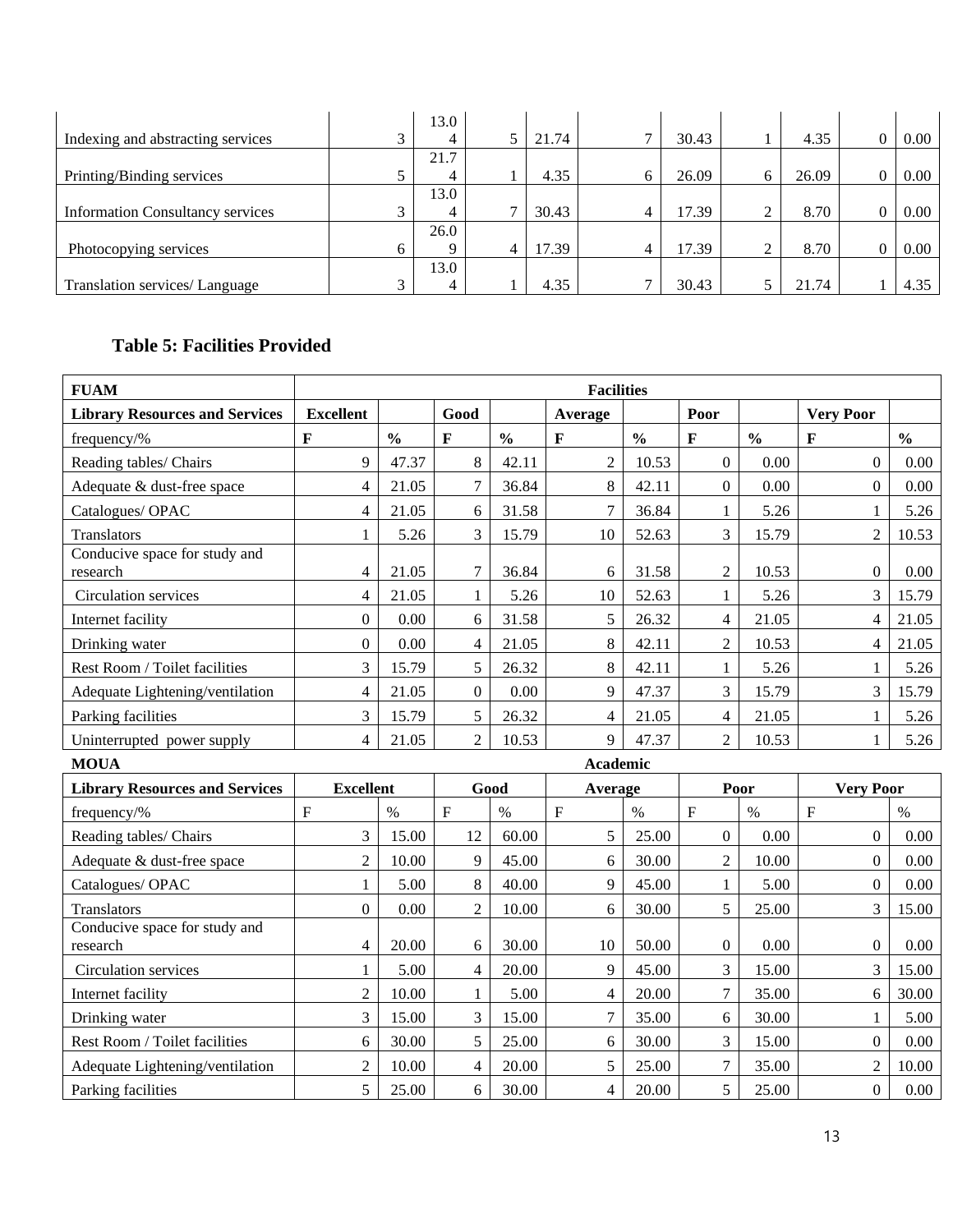| Uninterrupted power supply                |                  | 5.00  | $\mathfrak{S}$ | 25.00 | 8              | 40.00 | 2              | 10.00    | 4                | 20.00 |
|-------------------------------------------|------------------|-------|----------------|-------|----------------|-------|----------------|----------|------------------|-------|
| <b>FUAA</b>                               |                  |       |                |       | Academic       |       |                |          |                  |       |
| <b>Library resources and services</b>     | <b>Excellent</b> |       | Good           |       | Average        |       | Poor           |          | <b>Very Poor</b> |       |
| $frequency\%$                             | F                | $\%$  | F              | $\%$  | F              | $\%$  | $\mathbf{F}$   | $\%$     | $\mathbf F$      | $\%$  |
| Reading tables/ Chairs                    | 15               | 65.22 | 6              | 26.09 | $\overline{2}$ | 8.70  | $\Omega$       | 0.00     | 0                | 0.00  |
| Adequate & dust-free space                | 13               | 56.52 | 6              | 26.09 | 3              | 13.04 | $\Omega$       | 0.00     | 0                | 0.00  |
| Catalogues/OPAC                           | 5                | 21.74 | 7              | 30.43 |                | 30.43 |                | 4.35     | $\overline{0}$   | 0.00  |
| <b>Translators</b>                        | 4                | 17.39 | $\overline{2}$ | 8.70  | 4              | 17.39 | 7              | 30.43    | $\Omega$         | 0.00  |
| Conducive space for study and<br>research | 6                | 26.09 | 9              | 39.13 | 4              | 17.39 |                | 4.35     | $\theta$         | 0.00  |
| Circulation services                      | 3                | 13.04 | 3              | 13.04 | 8              | 34.78 | 5              | 21.74    | $\overline{c}$   | 8.70  |
| Internet facility                         |                  | 4.35  | 3              | 13.04 |                | 4.35  | 9              | 39.13    | 6                | 26.09 |
| Drinking water                            | 4                | 17.39 | 2              | 8.70  | 6              | 26.09 | 5              | 21.74    | 5                | 21.74 |
| Rest Room / Toilet facilities             | 6                | 26.09 | 7              | 30.43 | 4              | 17.39 | $\theta$       | 0.00     |                  | 4.35  |
| Adequate Lightening/ventilation           | 5                | 21.74 | 6              | 26.09 | 9              | 39.13 | $\Omega$       | $0.00\,$ |                  | 4.35  |
| Parking facilities                        |                  | 4.35  | 7              | 30.43 | 6              | 26.09 | $\overline{2}$ | 8.70     | 3                | 13.04 |
| Uninterrupted power supply                | 4                | 17.39 | $\overline{2}$ | 8.70  | 10             | 43.48 | 4              | 17.39    | 2                | 8.70  |

Respondents were given lists of probable library information resources and furniture to tick as many as possible in order to determine the sort of information resources and furniture available in the investigated Agriculture University Libraries. Table 4 displays the types of information tools and furniture accessible in the Agriculture University Libraries, as reported by respondents. Journals, textbooks, thesis/dissertations/projects, newspapers, conference proceedings & technical reports, e-books, and e-thesis/dissertations/projects, tables, fans, CDROM, and computers dominate the accessible information services at Agriculture University Libraries, according to the survey. According to the research, none of the libraries had microfilm or microfiche. Newspapers, project reports, subject books, CD-ROM databases, and reference books are mostly available in libraries, according to Vijayakumar (2017). As a result, the Agriculture University Libraries investigated various types of information services, both print and non-print. To assist their users in achieving the University Library's goals and priorities for teaching, learning, and research. Tables, seats, and computers are the most widely available library furniture in Agriculture University libraries analyzed to encourage and promote easy and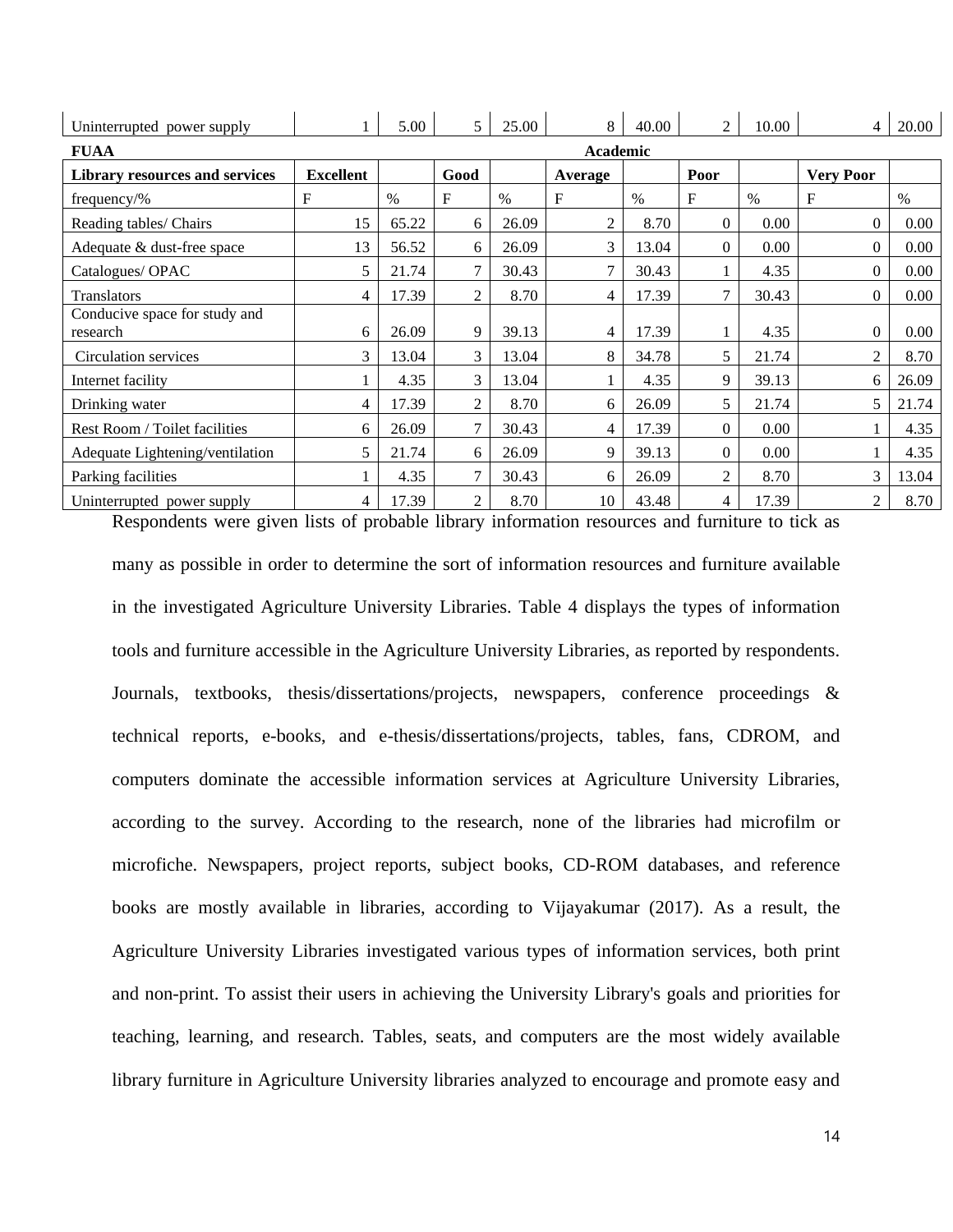timely access to and use of information services, although radio and television are few in comparison to the number of users. This shows that such technical facilities are either not used at all or are used infrequently in libraries. Nearly all of the libraries in the survey included computers, printers, Xerox, and fans enabling easy access to the equipment provided in a conducive learning environment, according to the research findings.

### 5.3.4. *Related Library Facilities in Nigeria's Agriculture University Libraries*

The investigator decided to find out about the necessary facilities in the libraries. As it is a multiple option, the respondents have the choice to tick Yes/No as many times as possible. The facilities in the study library are shown in Table 28 below.

|             | <b>Library facilities</b> |                                          |                               |                                 |                        |                                    |                                            |                            |                                               |                                |  |  |  |
|-------------|---------------------------|------------------------------------------|-------------------------------|---------------------------------|------------------------|------------------------------------|--------------------------------------------|----------------------------|-----------------------------------------------|--------------------------------|--|--|--|
| University  | <b>Drinking</b><br>Water  | <b>Rest</b><br>room<br><b>Facilities</b> | <b>Lightening/Ventilation</b> | AC<br>(Heating<br>$\&$ Cooling) | Uninterrupted<br>Power | <b>Suitable</b><br><b>Humidity</b> | <b>Adequate</b><br><b>Space</b><br>Reading | Parking<br><b>Facility</b> | <b>Availability</b><br>of<br><b>Transport</b> | <b>Noise</b><br><b>Control</b> |  |  |  |
| <b>FUAM</b> | N <sub>o</sub>            | N <sub>0</sub>                           | Yes                           | Yes                             | N <sub>0</sub>         | Yes                                | Yes                                        | Yes                        | Yes                                           | yes                            |  |  |  |
| <b>MOUA</b> | N <sub>o</sub>            | Yes                                      | Yes                           | Yes                             | N <sub>o</sub>         | Yes                                | Yes                                        | Yes                        | N <sub>o</sub>                                | yes                            |  |  |  |
| <b>FUAA</b> | Yes                       | Yes                                      | Yes                           | Yes                             | N <sub>0</sub>         | Yes                                | Yes                                        | N <sub>O</sub>             | Yes                                           | Yes                            |  |  |  |

**Table 6 Relevant Library Facilities in the libraries**

The availability of relevant facilities and information resources in the University of Agriculture libraries, where such facilities are available, was dominated by adequate lighting/ventilation, air conditioning (heating  $\&$  cooling), adequate humidity measurements, adequate space, reading and stacking, and the availability of transportation facilities, as shown in Table 6 above. A drinking water service is the least available in libraries, and according to the report, none of them have an uninterrupted power supply. These findings were congruent with those of Mohammed and Reuben (2015), who investigated the barriers preventing users from learning from information resources in the Agriculture University Libraries in Nigeria. They discovered that a shortage of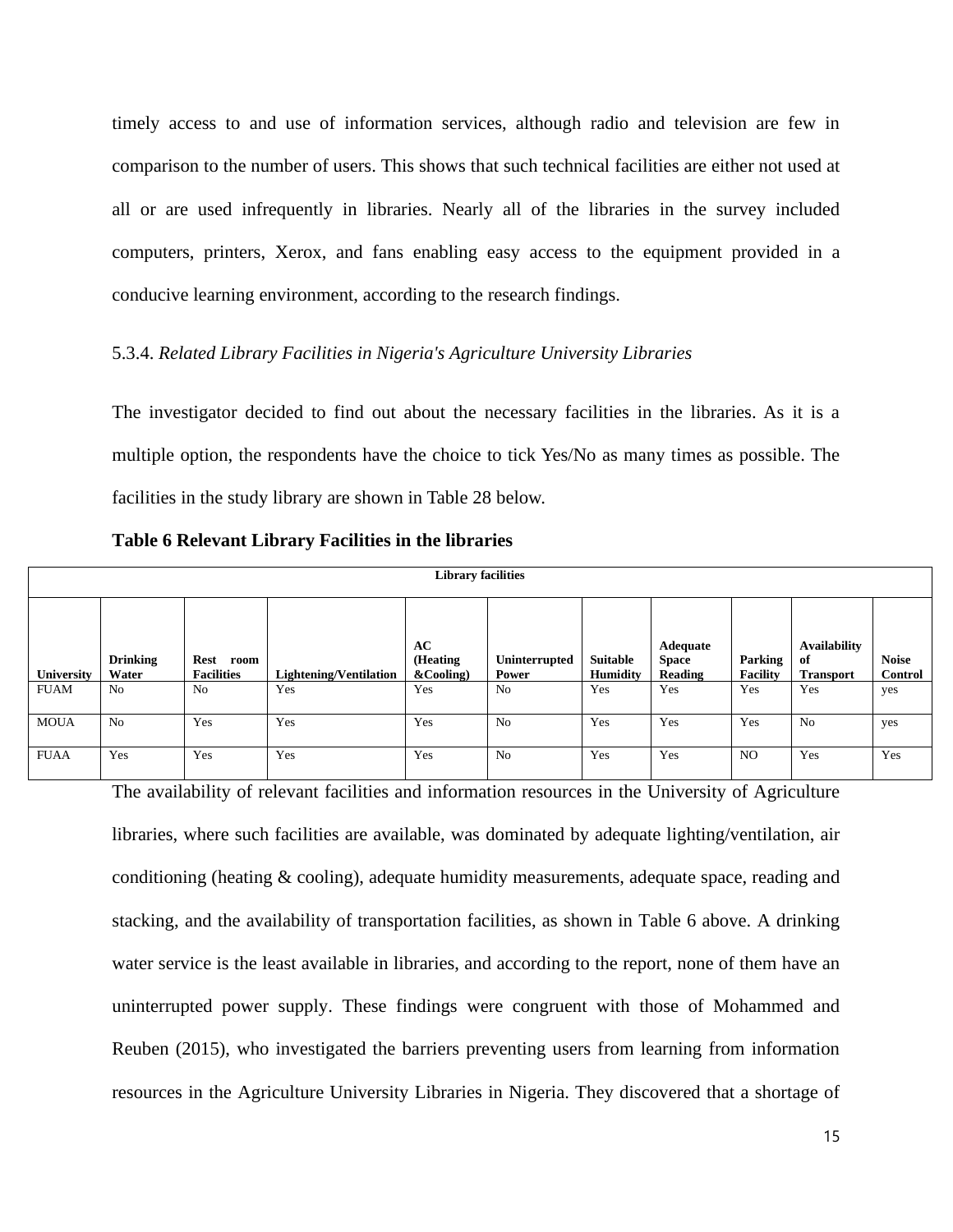skilled librarians to supply and make available information resources and facilities, infrastructural equipment, and energy are all major barriers to using information resources for research. However the Nigerian University Libraries have investigated the necessary facilities to encourage the use of library resources to support teaching, learning and research in achieving the University Library's objectives and priorities. Nevertheless the issues of uninterrupted power supply need to be addressed in order to facilitate and promote easy and timely access to and use of information resources and ensure a conducive learning climate.

### *The Constraints Facing the University Librarians in Running the Libraries*

The study tried to identify the constraints affecting the smooth running of the libraries under study. Multiple choices were provided in relation to the constraints facing the University library to tick by the University Librarians. Table 36 below represents their responses.

| Constraints  |         |           |           |                                                     |         |         |         |             |           |              |
|--------------|---------|-----------|-----------|-----------------------------------------------------|---------|---------|---------|-------------|-----------|--------------|
|              |         |           |           |                                                     |         |         |         |             |           |              |
|              |         |           |           |                                                     |         |         |         |             | Non-      |              |
|              |         |           |           |                                                     | Compu   |         |         | Errat       | Cooperat  |              |
|              |         |           |           |                                                     | ter     | Lack    |         | $i_{\rm c}$ | ion<br>of |              |
|              | Lack of |           |           | Insuffici                                           | Interne | of      |         | pow         | other     | Non-         |
|              | Staff   | Insuffici | Insuffici | ent                                                 | t       | Qualifi | Inadequ | er          | related   | Cooperat     |
| Insufficien  | Motivat | ent       | ent Print | Digital                                             | Facilit | ed      | ate     | supp        | Departm   | ion<br>of    |
| t facilities | ion     | Funds     | Sources   | Sources                                             | y       | staff   | Space   | ly          | ents      | <b>Users</b> |
|              |         |           |           |                                                     |         |         |         |             |           |              |
|              |         |           |           |                                                     |         |         |         |             |           |              |
| Y            | Y       | Y         | Y         | Y                                                   | Y       | Y       | Y       | Y           | Y         | Y            |
|              |         |           |           |                                                     |         |         |         |             |           |              |
|              |         |           |           |                                                     |         |         |         |             |           |              |
|              | Y<br>Y  | Y         | Y<br>Y    | Constraints facing the University library<br>Y<br>Y | Y<br>Y  | Y       | Y<br>Y  | Y<br>Y      | Y<br>Y    | Y            |

**Table 7: Constraints Facing the University Library**

The restrictions impacting the Library are listed in Table 7. None of the University Librarians who responded said they have difficulty carrying out everyday tasks and offering information resources. More than half said they had issues with "insufficient funds" or "financial diversion." Over half of the respondents had a similar reaction to intermittent power supply, according to the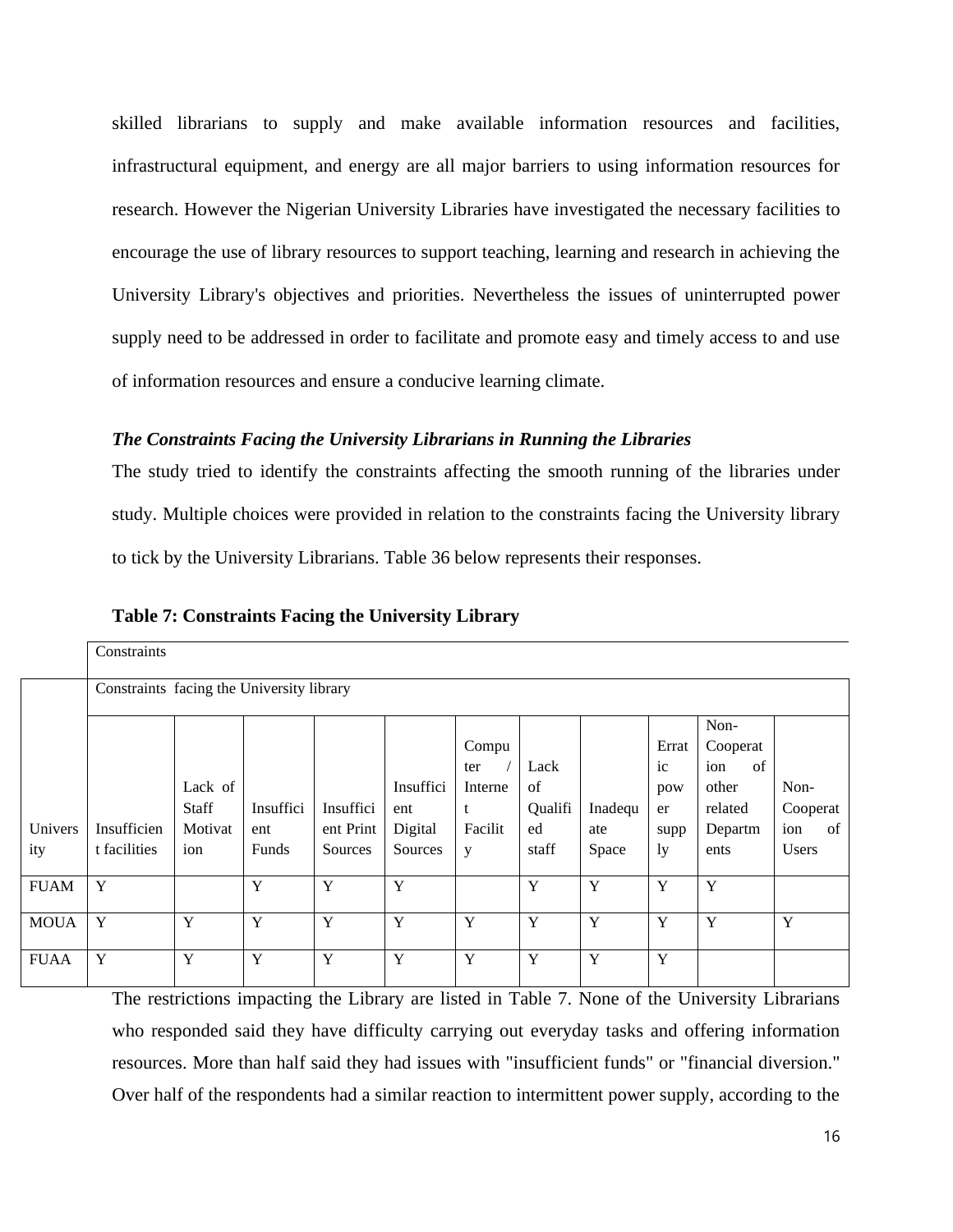results. However, less than half of those polled said they had a problem with a lack of digital resources. Other issues mentioned include a lack of skilled and trained personnel, employee motivation (negligence), computer/internet access, and non-cooperation from other departments. In terms of expressing limits, user non-cooperation, and computer/internet facility, the opinions of the Agriculture University Libraries differed greatly.

### *Valuable Suggestions to Improve Library Service in Agriculture University Libraries in Nigeria by the University Librarians*

Release of funds should be considered for the smooth running of the library and urgent need of staff recruitments and more funding of the library are needed. With regard to this more funds should be released, qualified staff and staff with ICT related knowledge employed, trained and retrained. Those are the key recommendations made by the University Librarians to meet the institution's goals and objectives.

#### *Suggestions to Improve Library Service in Agriculture University Library by the Users*

Academic and non-academic personnel, as well as postgraduate and undergraduate students, have differing perspectives on how to improve library services, according to the survey. It shows that the majority of academic staff (70%) believe that enough information about new book arrivals should be supplied, followed by the need to improve online services to make browsing easier (63.16 percent ). The majority of non-academics (60 percent) believe that providing strong internet services will improve library services. The majority of students (56 percent) believe that internet access and Wi-Fi are most needed at the library, followed by 54.17 who believe that more equipped textbooks and research materials are needed to assist them enhance their studies in all subjects. Similarly, the highest number of postgraduate students 55 (72.22%) expressed their views on the need to improve on internet services to facilitate browsing. Meanwhile, the study reveals that all the categories of respondents have problems of internet services for their research, study and learning in the effort new digital information globally.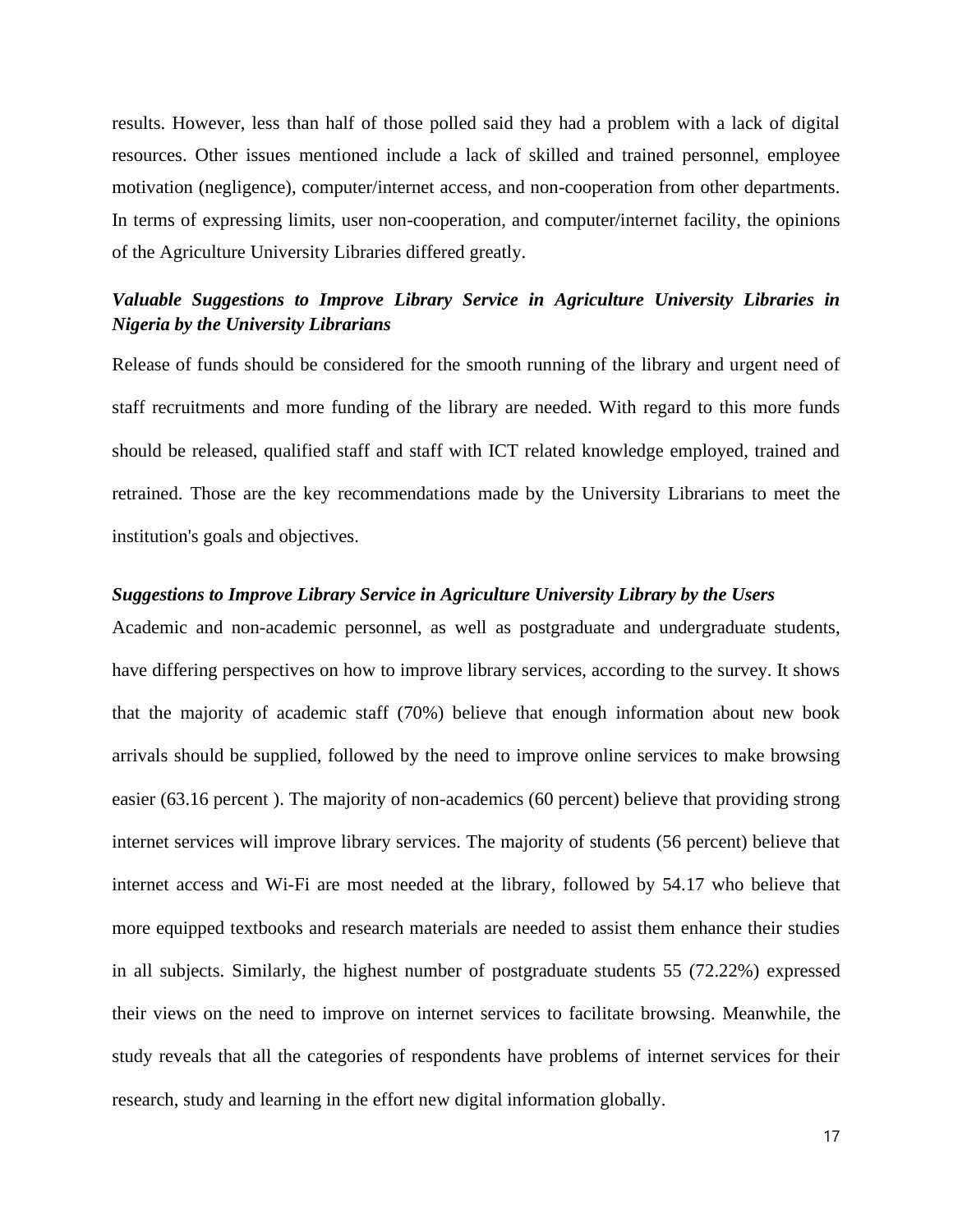### *Overall Suggestions for the Improvement of the Agriculture University Libraries*

Respondents stated that they needed to improve on offering good internet services to make browsing easier while performing this study. Current and recent textbooks/e-library; current magazines, journals, newspapers, and primary information sources should be upgraded using reliable electrical sources such as solar or a powering generator. A list of new arrival books should be displayed in the library to calculate the usefulness of current periodic use. The list should be copied and pasted. Adequate facilities for using contemporary e-books, as well as the hiring of extra employees, may be offered. When it comes to raising awareness, the University should have a very welcoming environment.

### *Analysis of Observation by the Researcher*

The researcher used the observation approach to fill in the gaps left by the questionnaire. The researcher observed activity in the Agriculture University Libraries that were sampled. It was discovered that library buildings were located in the heart of universities in order to be close to all of the faculties. The building's environs are pleasant, with landscaping and signposts indicating where the libraries are located. The inside is quite large. On the shelves, the collections are well-organized and satisfactory where they are accessible. For the entire libraries the researcher visited, users were seen in the library looking for information and browsing the materials. The personnel seems to be friendly with the customers. Some of the libraries' amenities were up to international standards. In FUAM and MOUA, which offer 24-hour internet connections, library computerization is still progressing. Clients were spotted using the Online Public Access Catalogue (OPAC) instead of the card catalogue method. In case of a sudden fire outbreak, fire extinguishers were kept on the walls of the libraries investigated. However, the majority of them had already passed away. As a result, the employees were unable to use them. Library staffs were seen working at their tables, tending to a slew of users, notably in the circulation section of the libraries visited, while others worked on their laptops, performing ordinary library tasks. The researcher saw a strong reliance on TETFund funding for the library,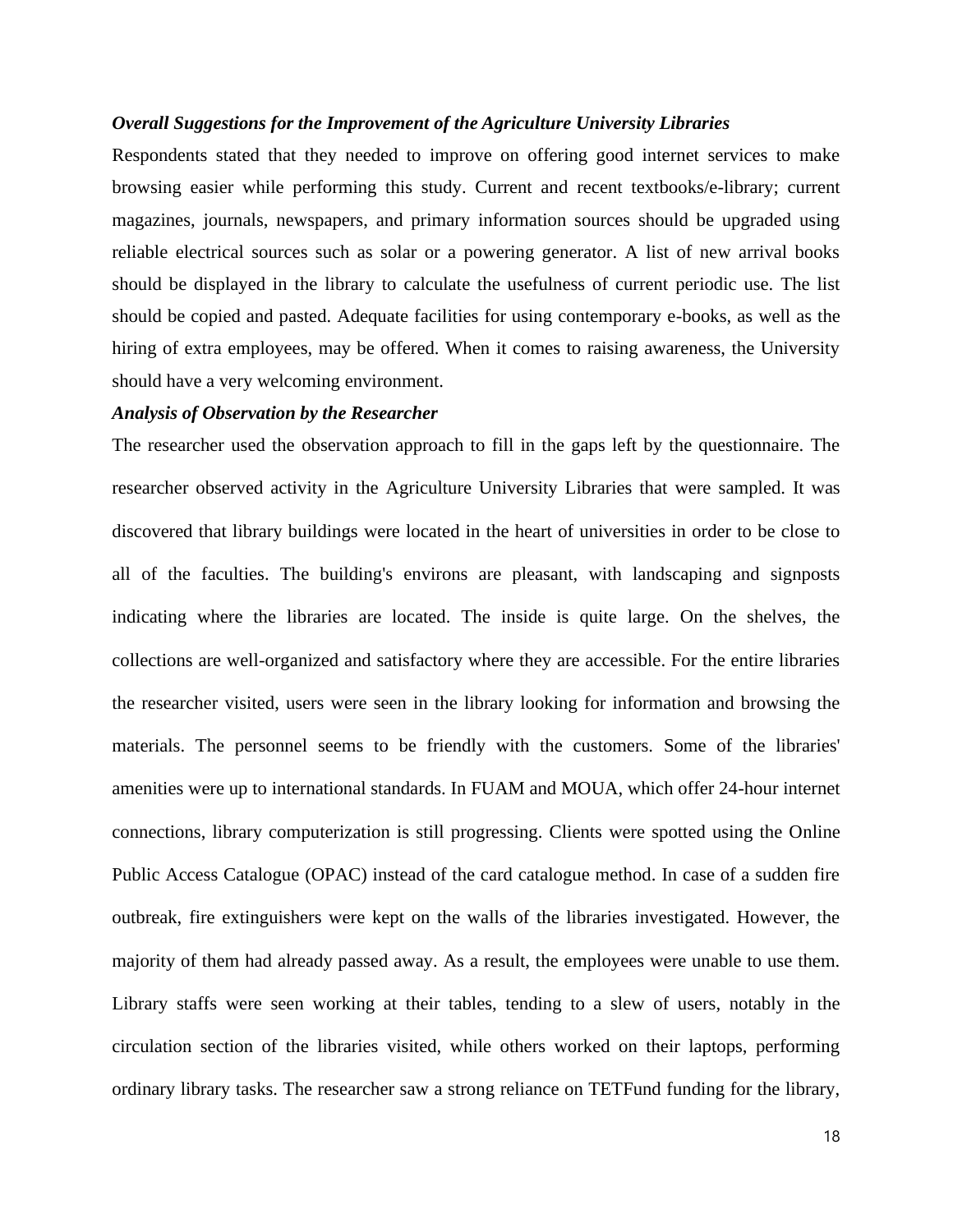and practically all of the library's facilities were personalized with TETFund. This demonstrates that the libraries are only funded by the TETFund.

### *The Activities taking place in the Agriculture University Libraries in Nigeria*

The daily activities are nearly identical in practically every library visited. For example, in the circulation section, newly admitted students can register online and receive unique library registration numbers, which can be used to retrieve the patron's account whenever he or she needs to borrow books, shelve and shelve reading, take statistical records, and charge and discharge their accounts. Overdue costs were collected from students who appeared for clearing after graduation, according to the researcher. The Librarian signed and stamped the paperwork after they were cleared. The researcher noticed something uncommon in the FUAA Library: a form for library visitors to fill out regarding services and staff attitude. The researcher noted at the FUAA helpdesk that students and library employees had weak inter-personal ties. In contrast to what happened in the remaining Agriculture University Libraries visited by the researcher, some users were either rude or talked impolitely; at times, they didn't even know how to express their complaint., the researcher observed insufficient security and surveillance cameras at the entrance and exit doors, which could lead to the theft of books and other reading materials, including laptops and computers.

### **Conclusion**

The success of the library is determined by its size, facilities, and ability to close the gap between supply and demand for information resources and services. In addition, The Library is a living organism." It should consequently expand in terms of information infrastructure, programs, infrastructural facilities, space and library money, and employees. Furthermore, consumers require academic knowledge in order to carry out their academic interests of teaching,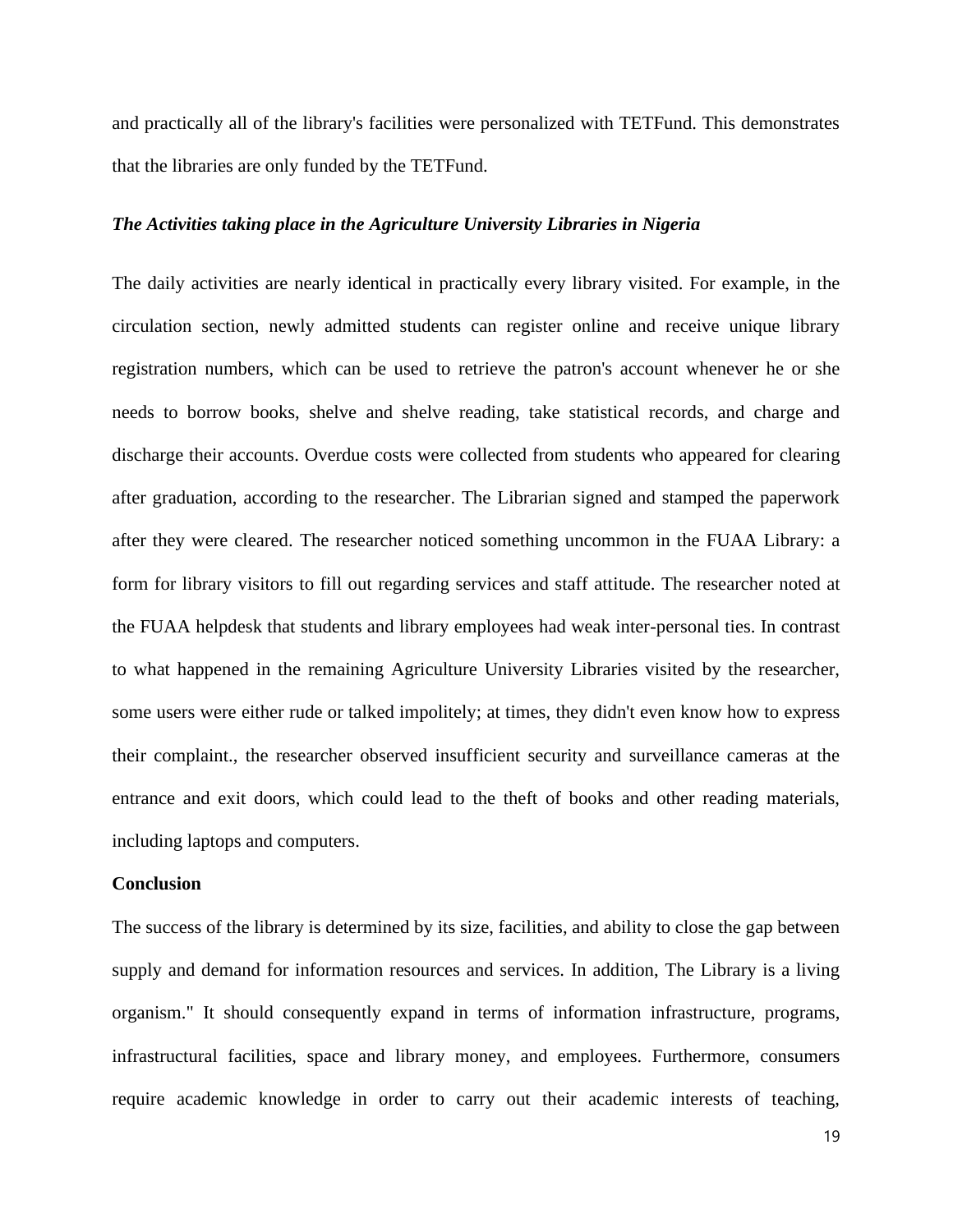researching, and community service. This knowledge must satisfy the libraries affiliated to universities. As a result, the Agriculture University Libraries must provide informational tools, services, and facilities. The major goal of any academic library is to bridge the connectivity gap between the user population and the enormous universe of information services, acting as an interface to ensure that whatever information they require is made available when and when they need it.

#### **Recommendations**

1. Information resources should be structured and customized to meet user needs through daily shelving and shelf reading at least every two hours, better cataloguing, classification, and stacking of information resources so that they are easy to find, and well-designed user education/orientation programs to educate their users about the information resources. These programs assist library patrons in fully utilizing the information tools, services, and facilities provided.

2. The library should construct an institutional archive and view new arrival editions in the library in order to illuminate the resources available in the digital library.

3. Develop a solid "collection expansion strategy" for online information services, specifically. It's critical to keep the desired knowledge services, such as subject papers, reference books, back issues of journals, thesis/dissertation and research reports, bibliographies, and reviews, up to date on a regular basis. It's critical to upgrade electronic tools like CD-ROMs, online journals/ejournals, online full-text databases, and e-books, as well as to analyze their collections on a regular basis to assess the quality of information resources and infrastructure.

4. Despite the fact that online journals and databases are on the verge of becoming a reality, the study advises that document distribution and inter-library loan services be expanded internationally in order to preserve both academic and non-academic services.

5. It is proposed that the library expand its collection by allocating more funds to infrastructure services, e-journals and e-databases, and by providing unique IDs and passwords to all Agriculture University Libraries users in order to create a welcoming environment for library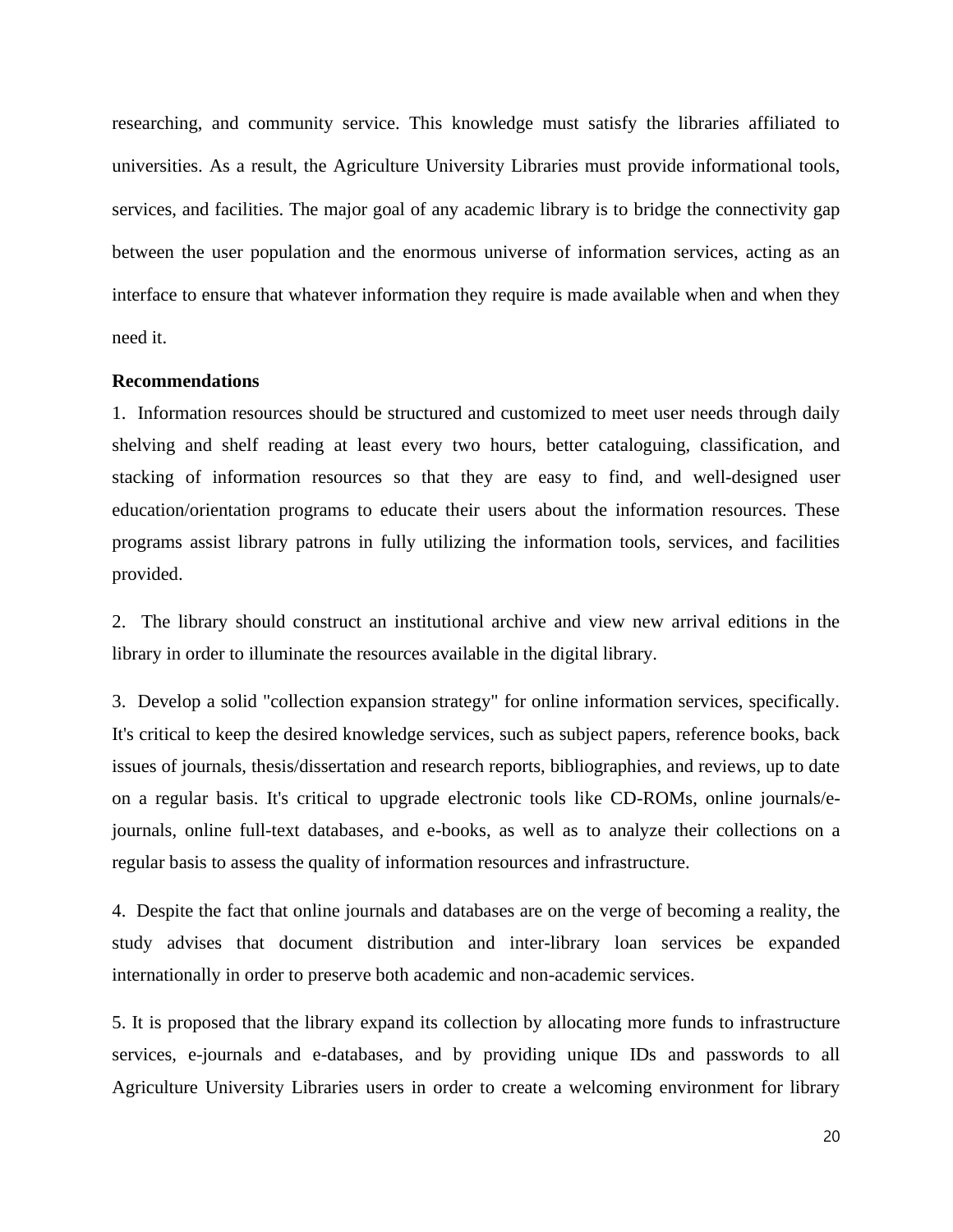users who can access the library's e-resources from anywhere. Furthermore, annual statistics should be conducted to determine the extent to which information services are underutilized.

6. All library personnel should be offered in-house training to improve their skills. They should also be able to assist academic and non-academic employees, as well as postgraduate and undergraduate students, with the necessary information tools, programs, and the usage of associated resources and facilities in the library. Continuous or frequent in-service training sessions on emerging technology for library employees are required to help them grow their abilities and stay prepared to serve the University of Agriculture in a rapidly changing environment.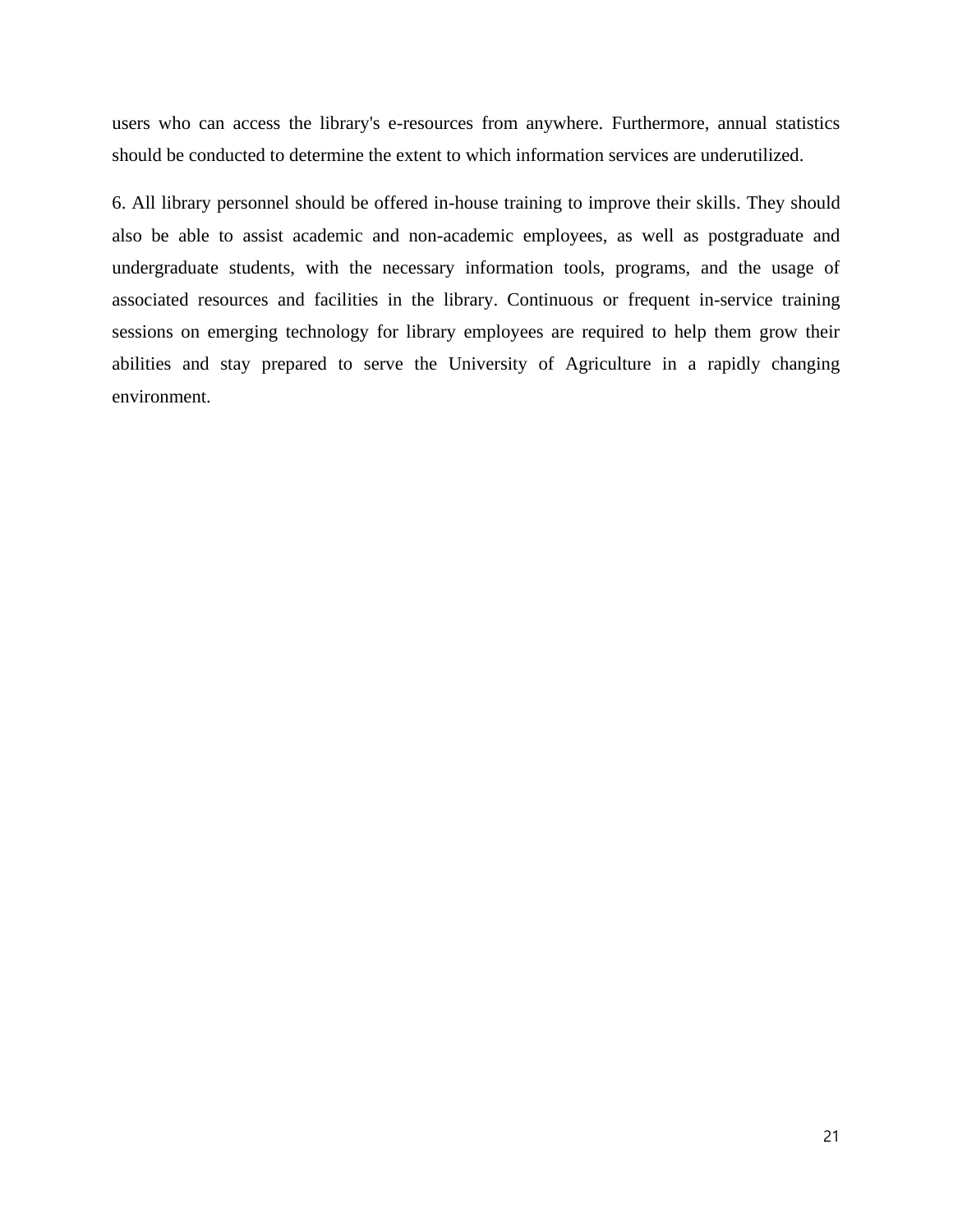#### **REFERENCES**

- Aba, J., Beetseh, K., Ogban, O. O., & Monica, E. U. (2015). The Use of Internet Services by Postgraduate Students for Research in Francis Idachaba Library, University ofAgriculture Makurdi. IOSR Journal of Research & Method in Education (IOSR , 15-23.
- Abubakar, M. S. (2017). Availability & Utilistion of E-Information, Databases for Research by the Agricultural Scientists in Federal University Libraries in North-Central Nigeria . *Library Philosophy and Practice*
- Ajay, B. K., & Satyanarayan, R. B. (2013). An Evaluative Study on University WebSites and Library Web-Pages. *The International Journal of Digital Library Services*
- Ajiji Yakubu, M. (2017). Relevance of I.T on the e-Libraries in Nigerian Universities. *International Journal of Advanced Research inComputer Science and Software Engineering*
- Aladeniyi, F. R., & Temitope, S. O. (2018). Utilisation of Information Resources by Undergraduate Students of Medical Science University Ondo State, Nigeria. *International Journal of Contemporary Research America, 92-99.*
- Anyira, I. E., & Imade, I. (2020). An Open Access Information Resources: Option for Libraries in a Challenged Economy. *Library Philosophy and Practice*
- Baba, S. J., & Shabir, G. A. (2020). Comparative Study on the Use of Information Resources among Under-graduates Students in Academic Institutions. *Library Philosophy and Practice , 1-12.*
- Bello, S. A., & Chioma, N. E. (2020). Globalisation of Library and Information Services: An Assessment of the Level of ICT Deployment in Academic Libraries in Oyo State, Nigeria. Library Philosophy and Practice , 1-19.
- Choudhary, S., & Mukut, S. (2017). An Evaluation of ICT Infrastructure and Application in Selected College Libraries of Cachar District, Assam. International Journal of Digital Library Services , 56-62.
- Das, D., & Parnab, C. (2015). Library Automation: an overview. International Journal of Research in Library Science , 1-7.
- Edeole, I. M. (2019). Awareness and Use Library Services among Postgraduate Students in Nigeria. Library Philosophy and Practice , 1-18.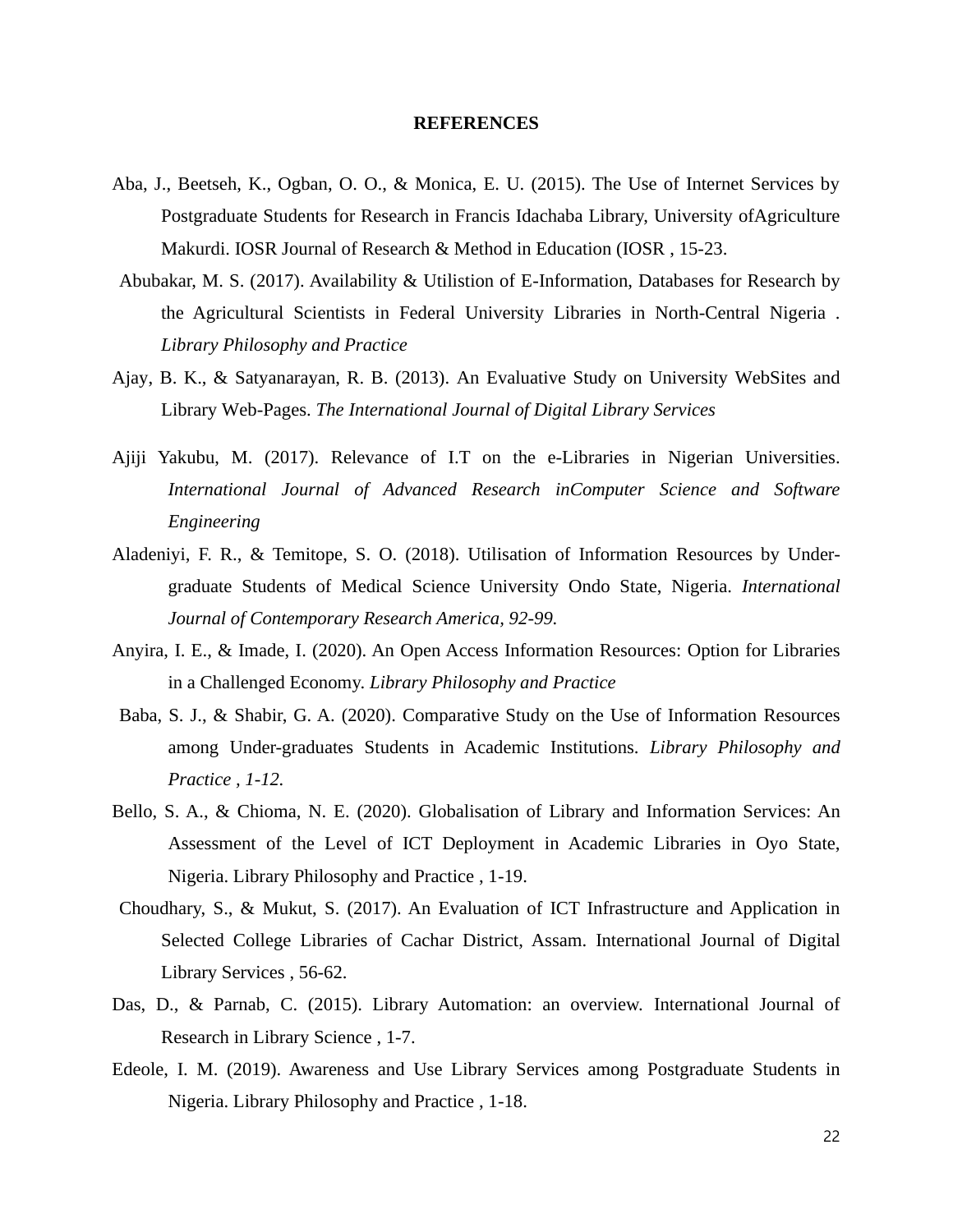- Ekoja, I. I., Mansir, M., Lami, I. D., & Clara , O. A. (2014). Minimum Standards and Guidelines for Academic Libraries in Nigeria. Abuja: Librarians Rrgistration Council of Nigeria (LRCN).
- Gohain, R. R. (2020). Exploring users' experiences with digital information services in the Law College libraries affiliated to University of Mumbai, Maharashtra. Library Philosophy and Practice (e-journal) , 1-16.
- Gwang, J. M. (2016). Influence of Planning on Infrastructural Resources Provision in Nigerian University Libraries. Saudi Journal of Humanities and Social Sciences , 1-6
- Ifijeh, G., Juliana Iwu, I., & James, O. A. (2016). Digital Inclusion and Sustainable Development in Nigeria. 3rd International Conference on African Development Issues , 52-57.
- Kalbande, D., & Chavan, S. P. (2017). ICT Infrastructure Facility in Agricultural College Libraries in Maharashtra. International Journal of Digital Library Services , 45-55.
- Khasseh, A. A., Rahimi, Y. S., & Azimi, H. G. (2020). "Library Services to the Disabled in the Public Libraries of Iran (A Case of East Azerbaijan Province)". Library Philosophy and Practice (e-journal) , 1-13.
- Kwaghgba, 1. N., Matthew, T. C., & Rhoda, W. G. (2015). Assessment of Customer Satisfaction with Products and Services of Academic Libraries in Zaria Metropolis. International Journal of Academic Library and Information Science , 236-246.
- Lee, J. Y., Woojin, P., & Soohyung, J. (2012). Information resource selection of undergraduate students in academic search tasks. I R information research , 1-16.
- Nath, R., & DebajitBorgohain, D. (2020). Practice of Library and Information Services for Differently Able Community in the University Libraries of Assam. Library Philosophy and Practice (e-journal , 1-12.
- Neog, S. (2020). Library services through Social Media during lockdown due to Cvid-19with special reference to University Libraries of Assam. Library Philosophy and Practice (ejournal) , 1-13.
- Ng'ang'a, J. W., Odero, D., & Buigutt, K. S. (2020). Application of Library Service Charter in. Library Philosophy and Practice (e-journal). , 1-27.
- Olanrewaju Olasupo, I. (2017). Influence of Infrastructural Facilities on Research Output of Academic Staff of University of Ibadan. Afro Asian Journal of Social Sciences , 1-15.
- Olasupo, I. O. (2017). Influence of Infrasturactural Facilities on Research Output of Academic